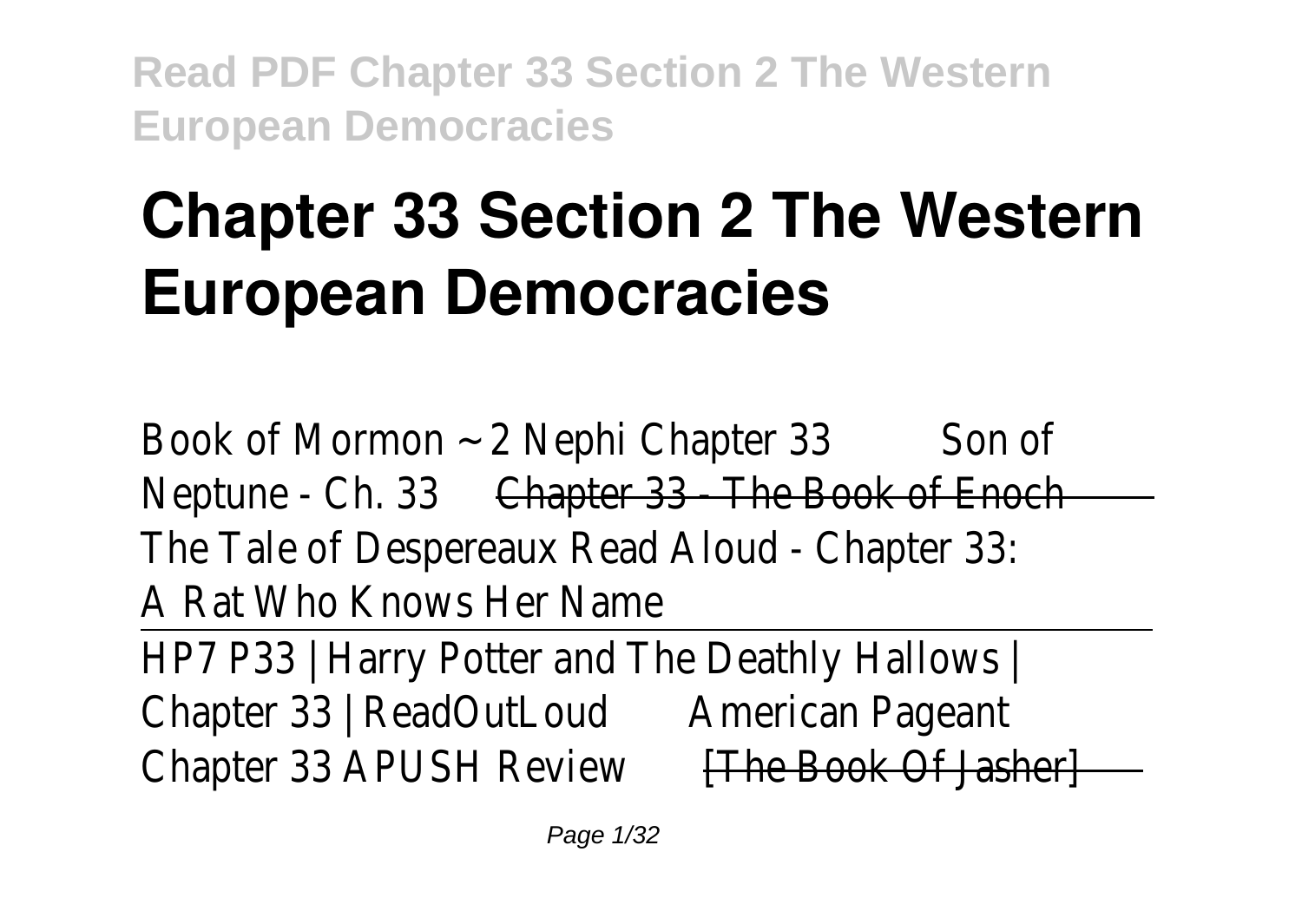Chapter 33: Jacob goes to Shechem20 SEVENTEEN BOOK CLUB READALONG | MAYA ANGELOU CHAPTER 33 | RUNWRIGHT READS mixed signs (John pt. 33)Exodus Chapter 33 Part 2?My Two First Loves, Chapter 33? Walk Two Moons Chapter 33 The Adventures of Huckleberry Finn | Chapter 33 Summary \u0026 Analysis | Mark Twain | Mark TwainBan This Book - Chapter 33

Harry Potter and the Deathly Hallows. Chapter 33. The Prince's Tale.Numbers chapter 33 Bible Study Harry Potter and the Goblet of Fire. Page 2/32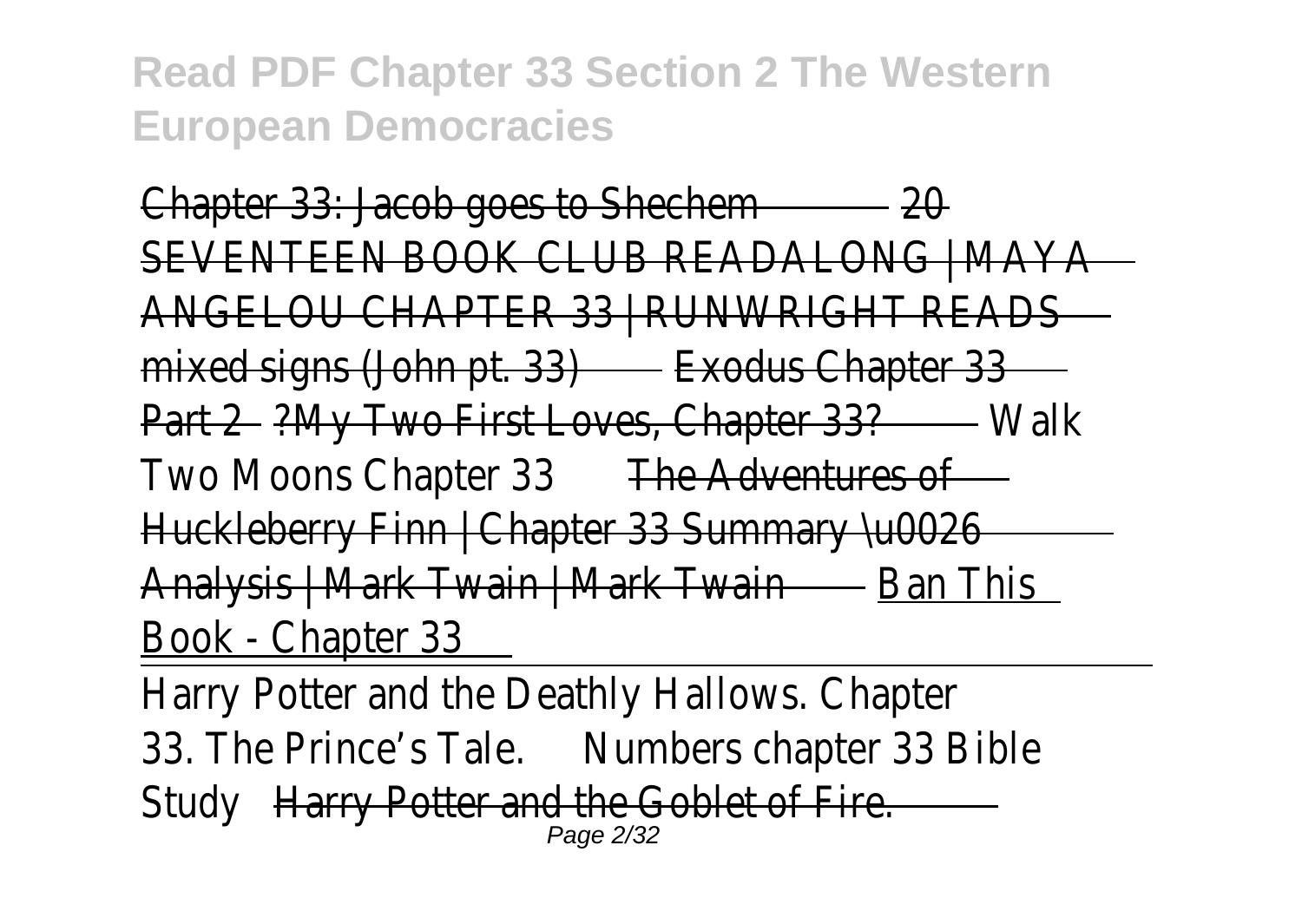Chapter 33. The Death Eaters.A thousand splendid suns | Chapter 33 | Audio book. Harry Potter and the Order of the Phoenix. Chapter 33. Fight and Flight. The Lost Hero - Ch. 33Chapter 33 Section 2 The

The militia of the commonwealth shall consist of: (i) all able-bodied citizens and all other ablebodied persons who have declared their intention to become citizens of the United States, between the ages of 18 and 65, and who are residents of the commonwealth; and (ii) such other persons who, upon their own application, Page 3/32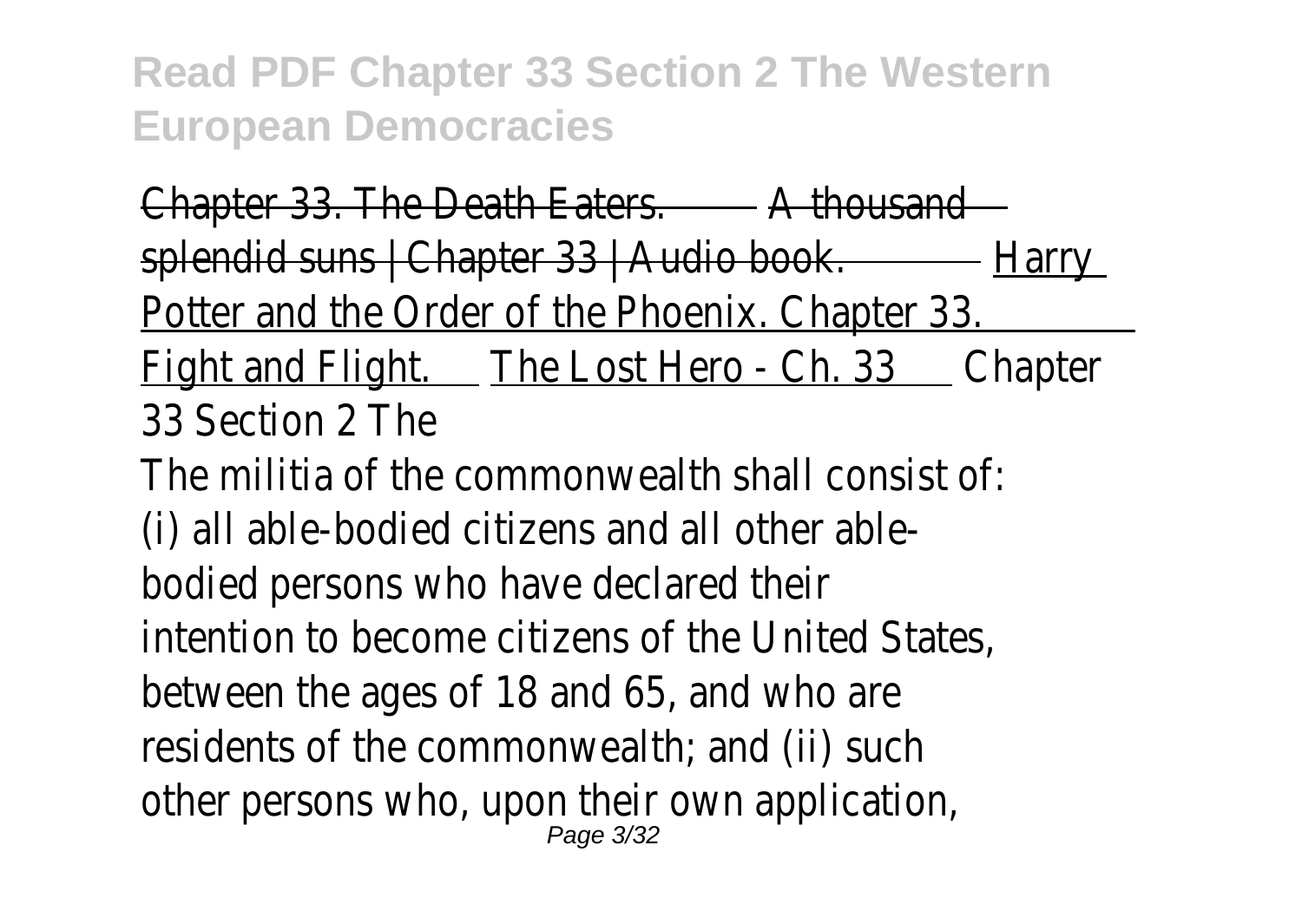enlist or are commissioned pursuant to this chapter, subject to exemptions created by law.

General Law - Part I, Title V, Chapter 33, Section 2

Start studying Chapter 33 section 2. Learn vocabulary, terms, and more with flashcards, games, and other study tools.

Chapter 33 section 2 Flashcards | Quizlet Chapter 33 section 2. STUDY. Flashcards. Learn. Write. Spell. Test. PLAY. Match. Gravity. Created Page 4/32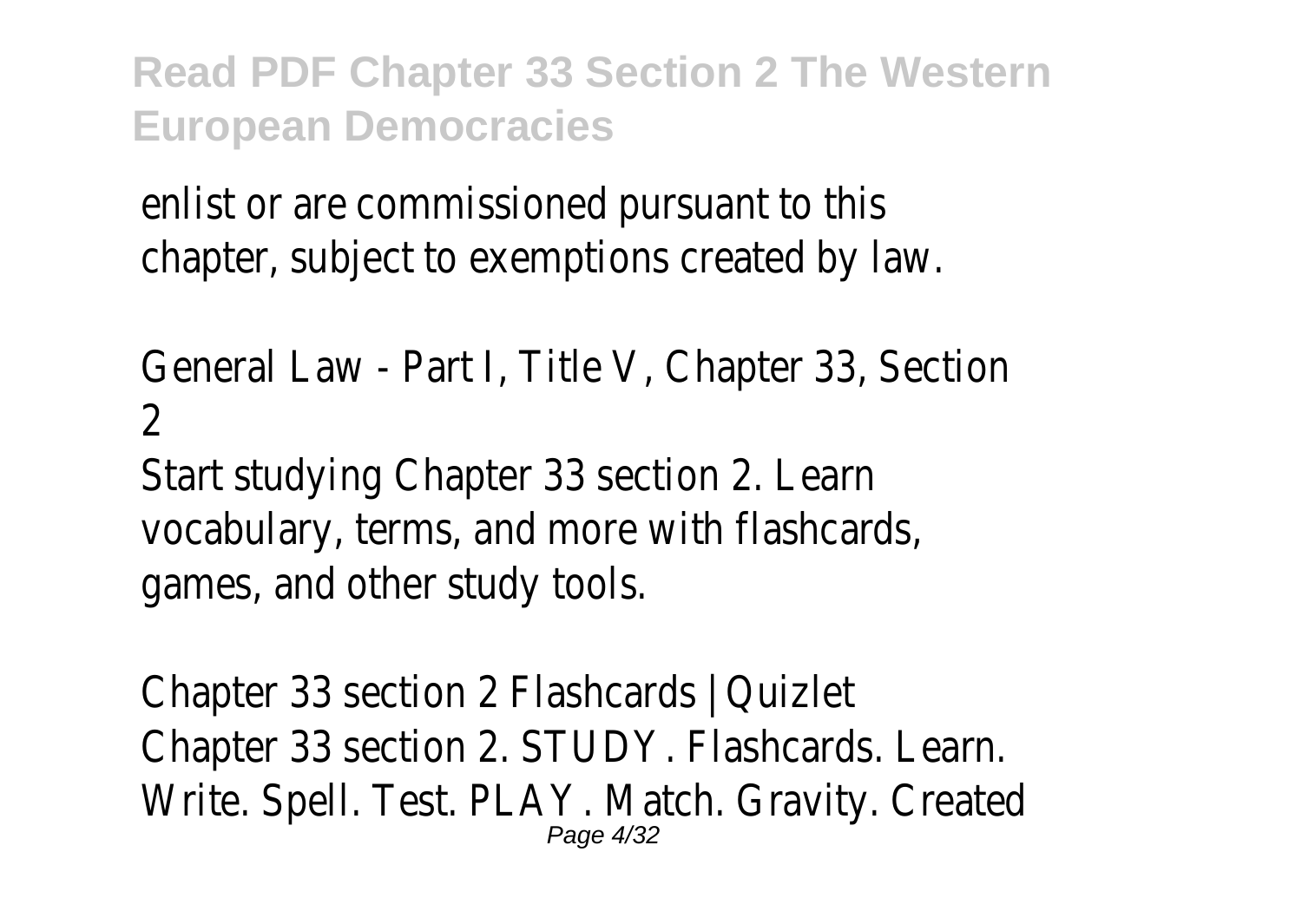by. BAZINGA0218. World History. Terms in this set (5) Mao Zedong. communist leader of China. Jiang Jieshi. nationalist leader of Taiwan. commune. large farm set up in China in which families work the land and live together.

Chapter 33 section 2 Flashcards | Quizlet Start studying Chapter 33 Sect. 2: Communists Take Power in China. Learn vocabulary, terms, and more with flashcards, games, and other study tools.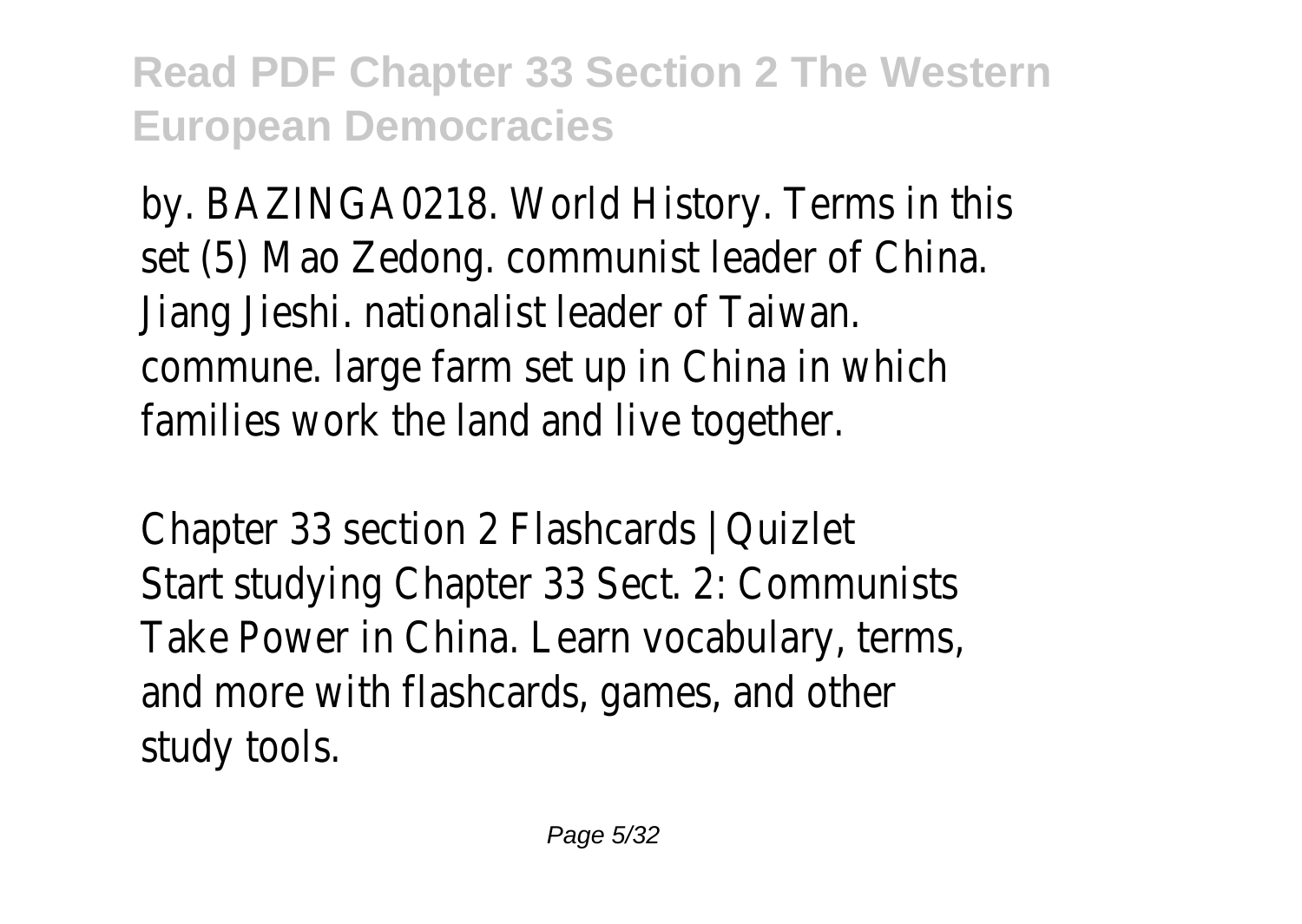Chapter 33 Sect. 2: Communists Take Power in China ...

Learn world history chapter 33 section 2 with free interactive flashcards. Choose from 500 different sets of world history chapter 33 section 2 flashcards on Quizlet.

world history chapter 33 section 2 Flashcards and Study ...

Chapter 33 section 2 - communists take power in china study guide by angela\_agcaoili6 includes 21 questions covering vocabulary, terms and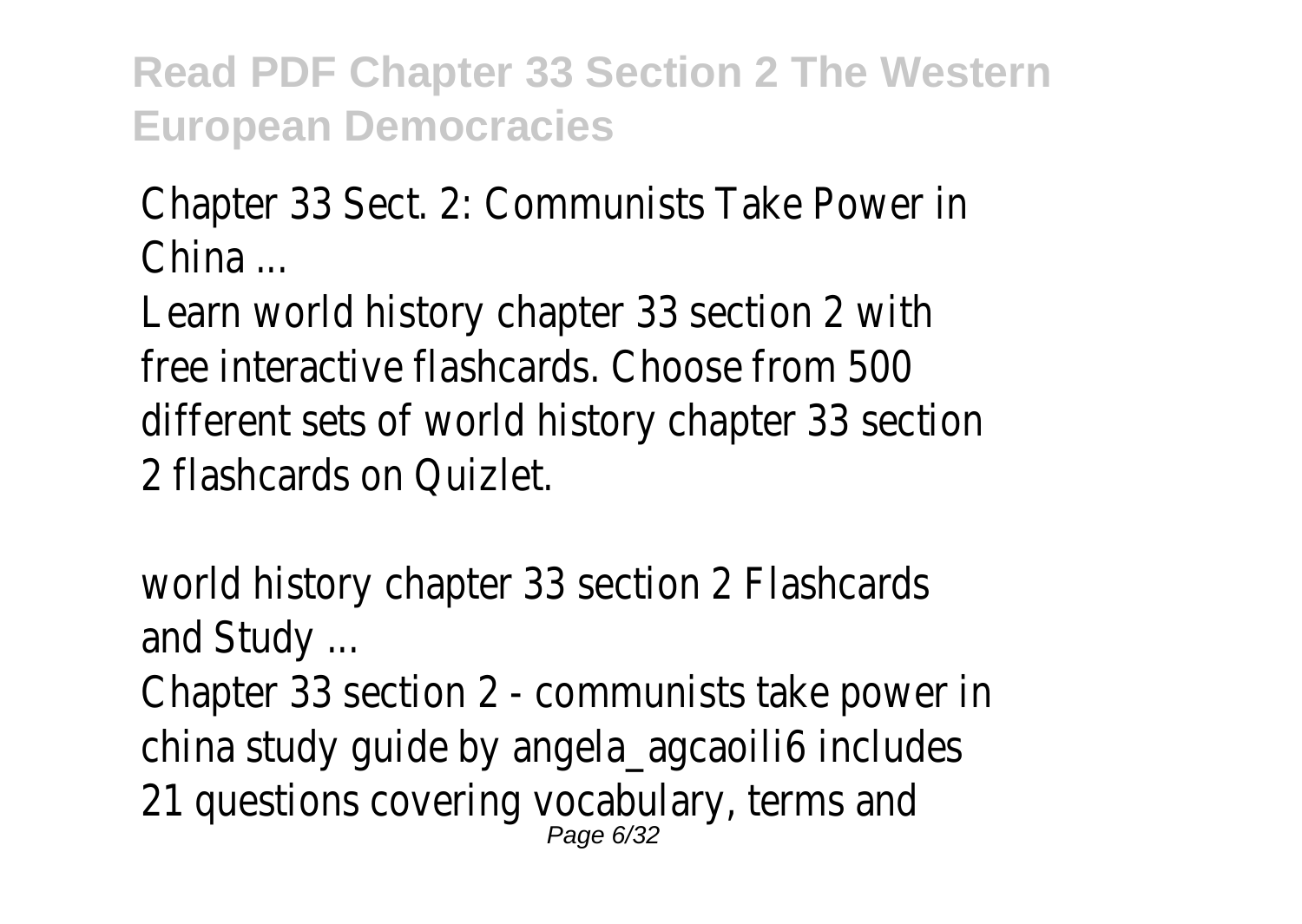more. Quizlet flashcards, activities and games help you improve your grades.

Chapter 33 section 2 - communists take power in china ...

The content required by Section 3301.9.1.1, Items 2 through 7 shall be written in the Calibri font or similar sans serif font style, with letters a minimum of 1 inch (25 mm) high, as measured by the upper case character. Such letters shall be white, on a blue background, with such blue color of a shade matching Pantone 296, or RGB Page 7/32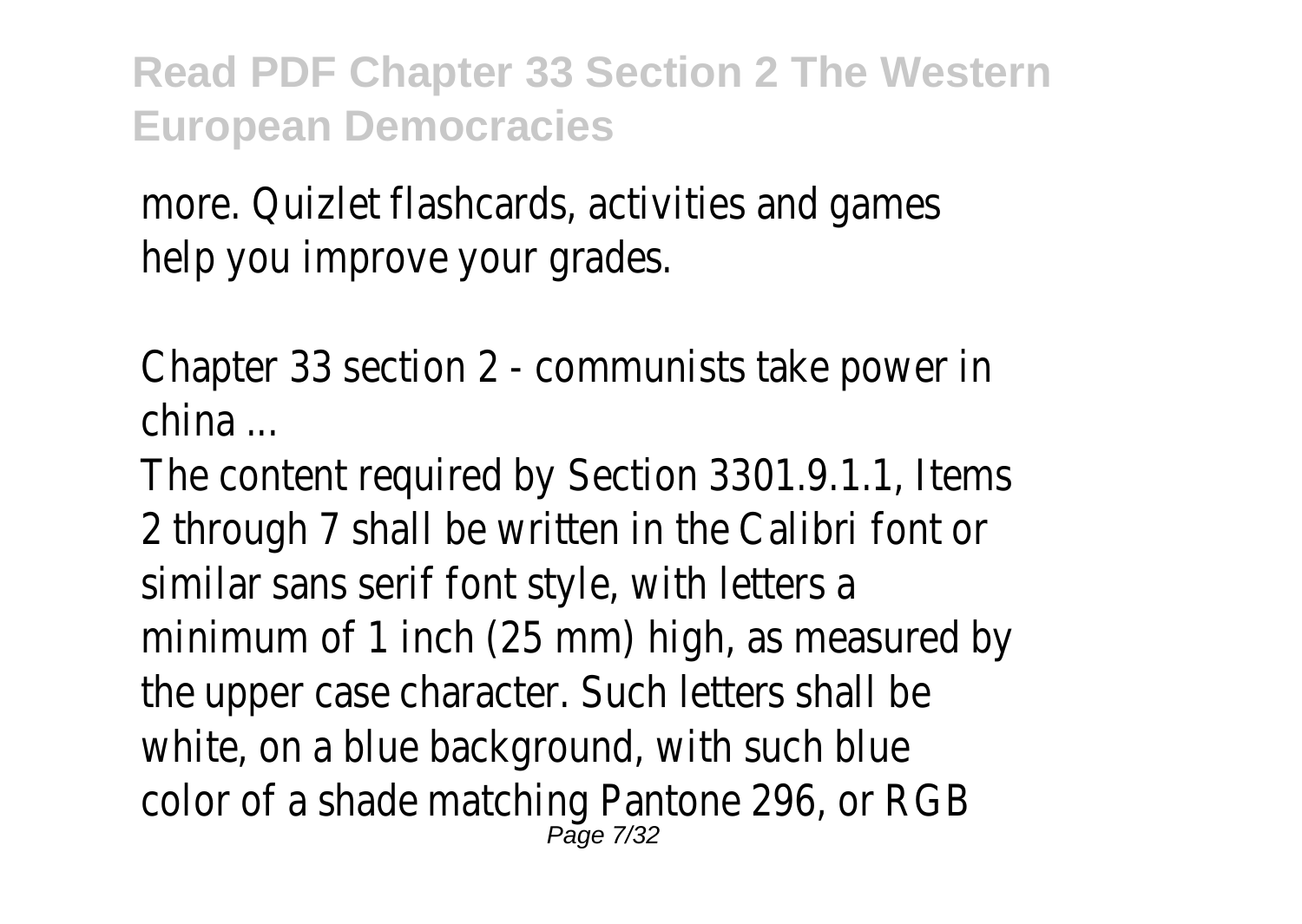15, 43, 84, or CMYK 100, 88, 38, 35.

Chapter 33: Safeguards During Construction or Demolition ...

The Post-9/11 GI Bill (Chapter 33) helps you pay for school or job training. If you've served on active duty after September 10, 2001, you may qualify for the Post-9/11 GI Bill (Chapter 33). Find out if you can get this education benefit.

Post-9/11 GI Bill (Chapter 33) | Veterans Affairs CHAPTER 33 SAFEGUARDS DURING Page 8/32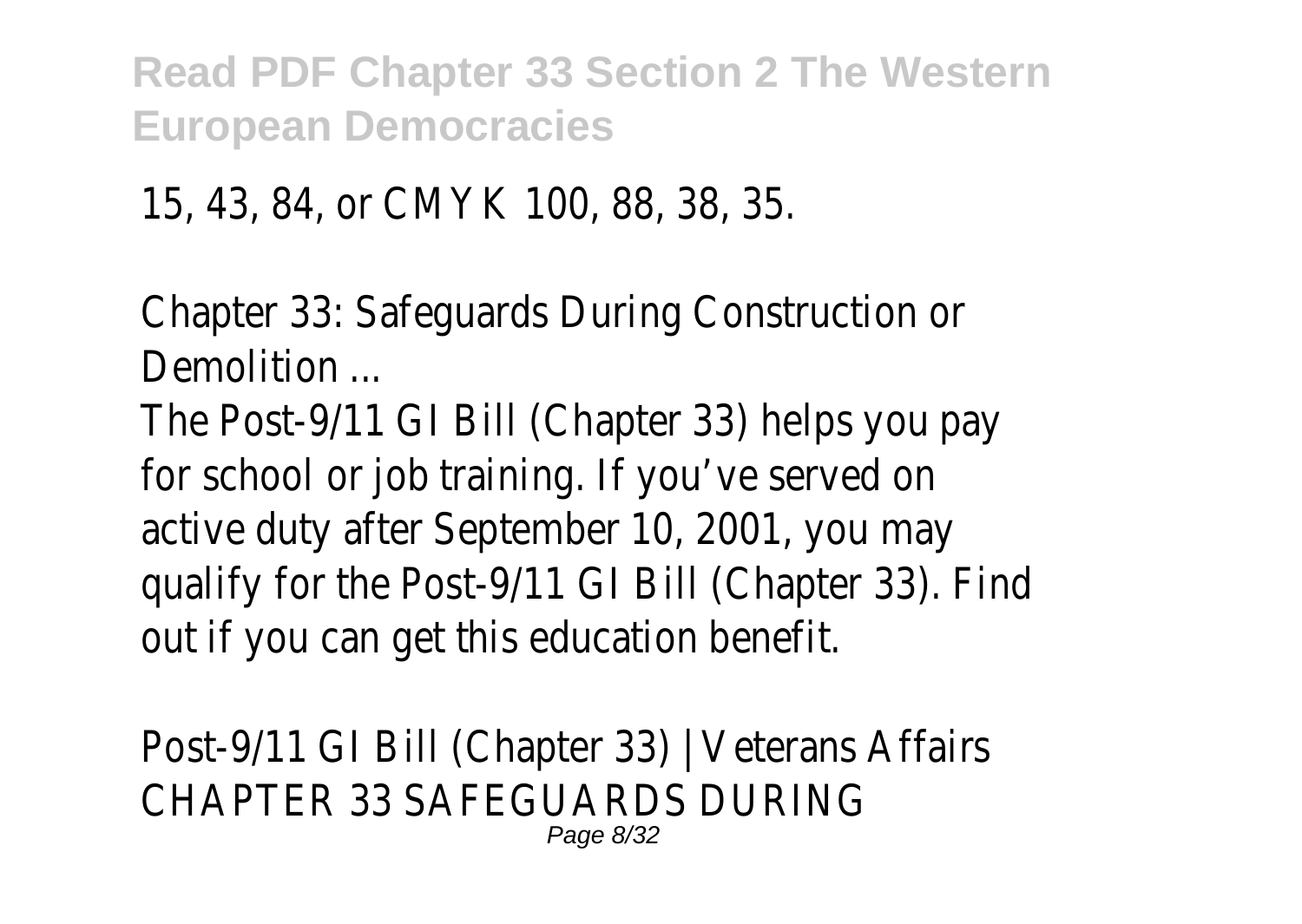CONSTRUCTION OR DEMOLITION SECTION BC 3301 GENERAL 3301.1 Scope. The provisions of this chapter shall govern the conduct of all construction or demolition operations with regard to the safety of the public and property.

CHAPTER 33 SAFEGUARDS DURING CONSTRUCTION OR DEMOLITION ... Chapter 33 MILITIA; Section 13A Entitlement to rights, protections, ... 50 U.S.C. App. section 511 (2) and shall include duties performed under this chapter, the appropriate authority of another Page 9/32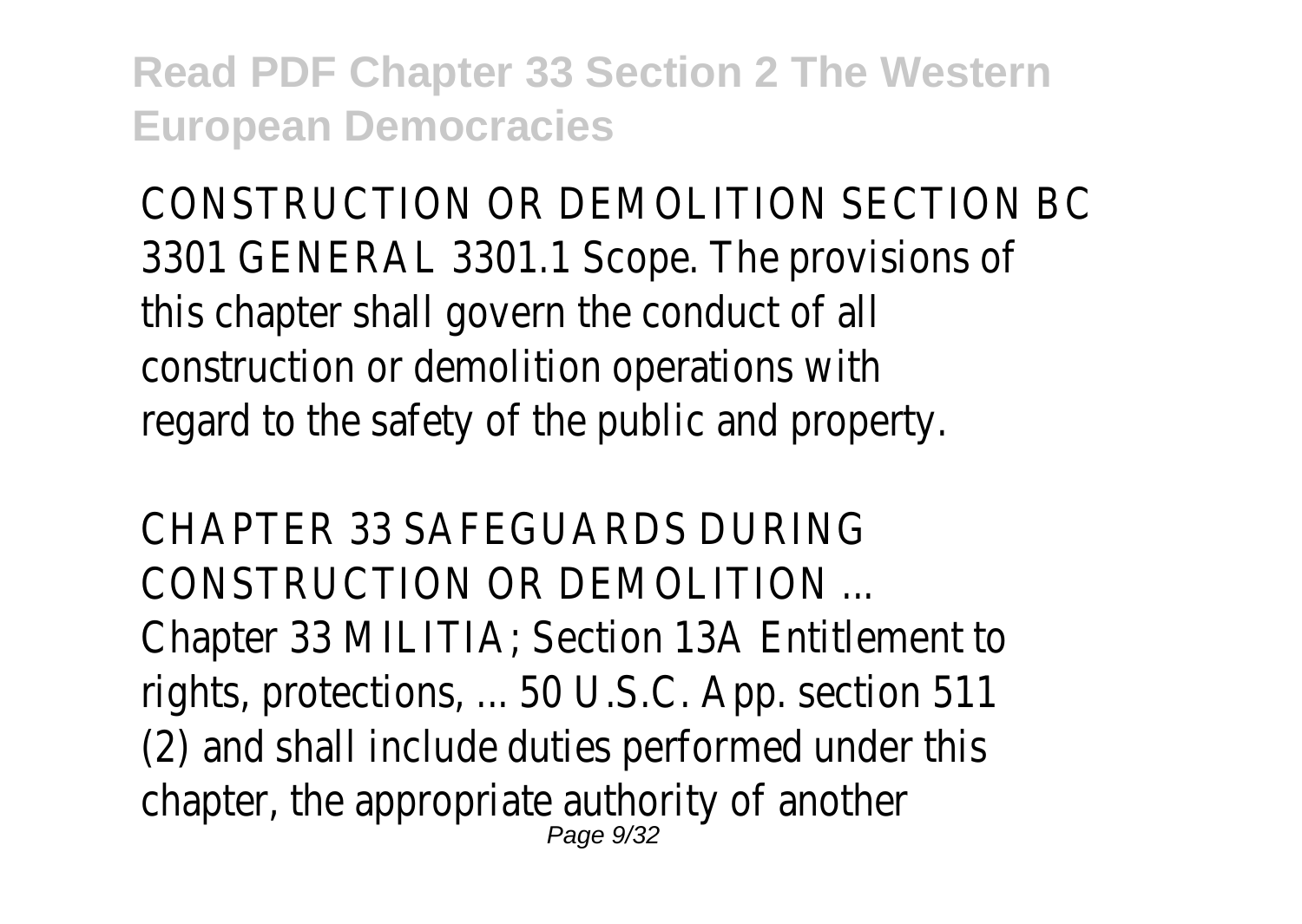state or territory or Title 32 of the United States Code. ''Service member'', shall have the same meaning as defined in the federal Servicemembers ...

General Law - Part I, Title V, Chapter 33, Section 13A

The provisions of this chapter shall govern safety during construction and the protection of adjacent public and private properties. 3301.2 Storage and Placement Construction equipment and materials shall be stored and placed so as Page 10/32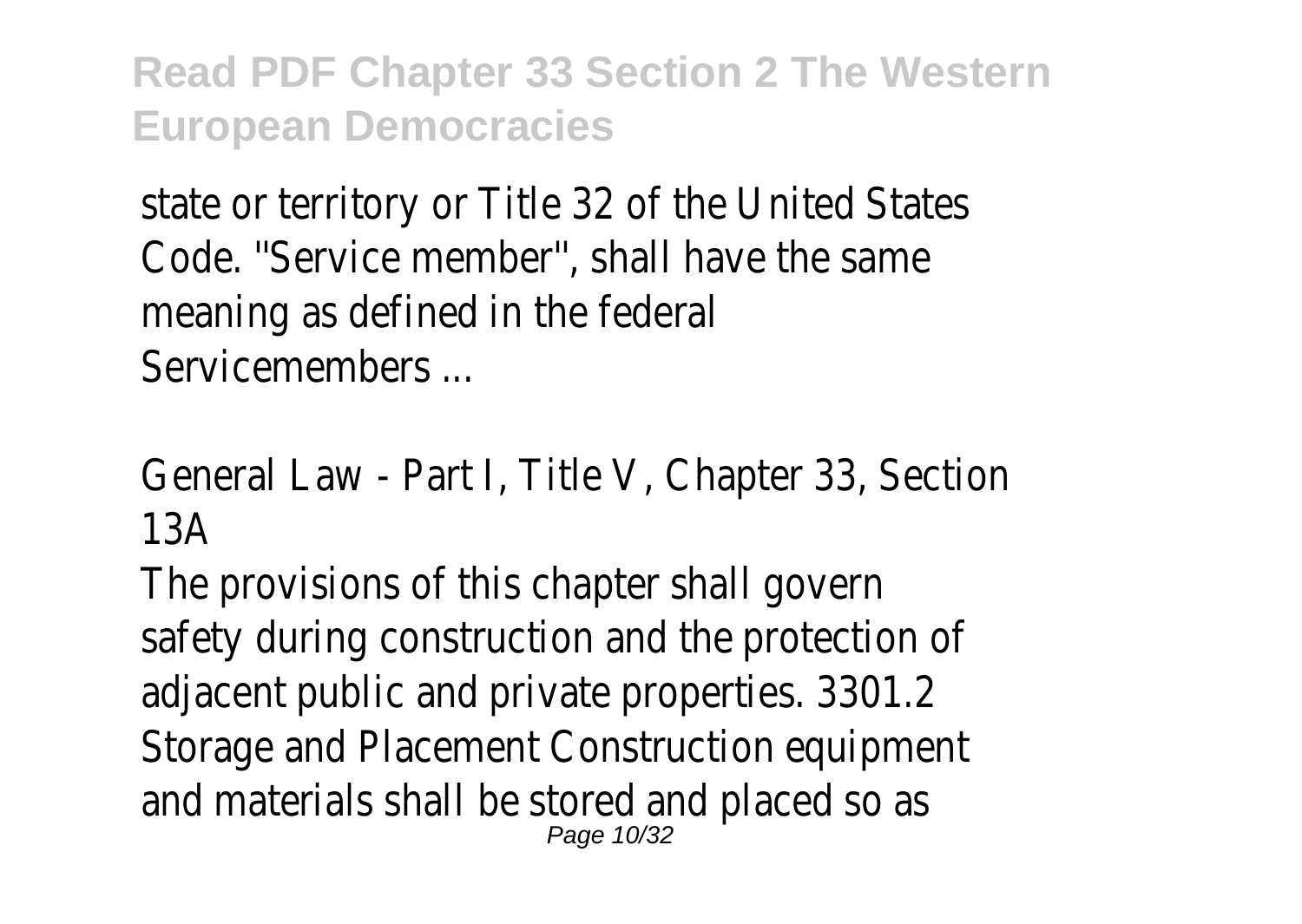not to endanger the public, the workers or adjoining property for the duration of the construction project.

Chapter 33: Safeguards During Construction, Building Code ...

Chapter 33 Safeguards During Construction 3301 General. 3302 Construction Safeguards. 3303 Demolition. 3304 Site Work ... The owner of adjoining premises shall have 30 days from the date that a notification complying with Section 3307.2.1 is delivered to object in writing to the Page 11/32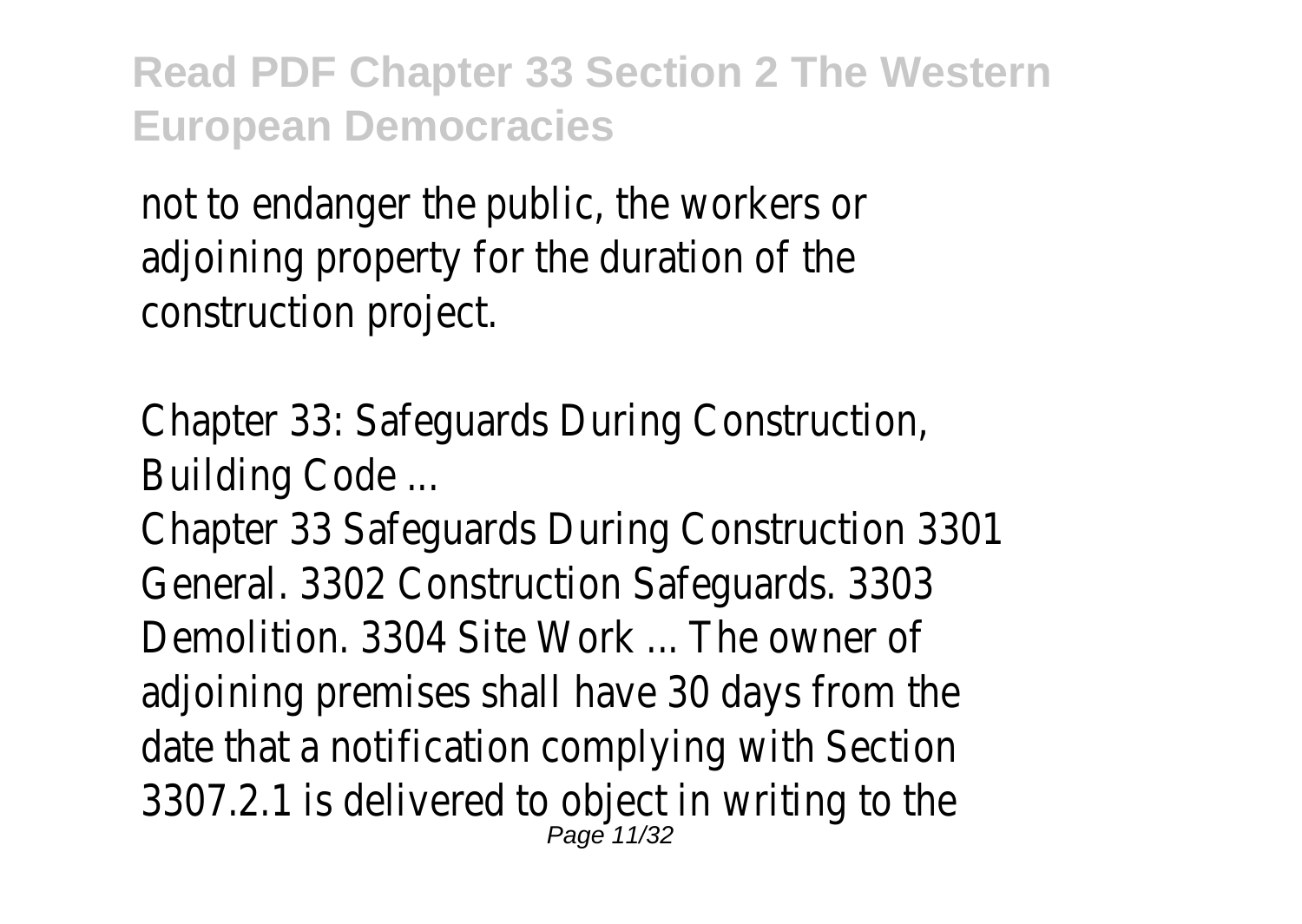owner seeking to undertake the work on the grounds that the ...

Chapter 33: Safeguards During Construction, DC Building ...

Home » Table of Contents » Organizing for Effective Advocacy » Chapter 33. Conducting a Direct Action Campaign » Section 2. Writing Letters to the Editor » Tools

Chapter 33. Conducting a Direct Action Campaign | Section ... Page 12/32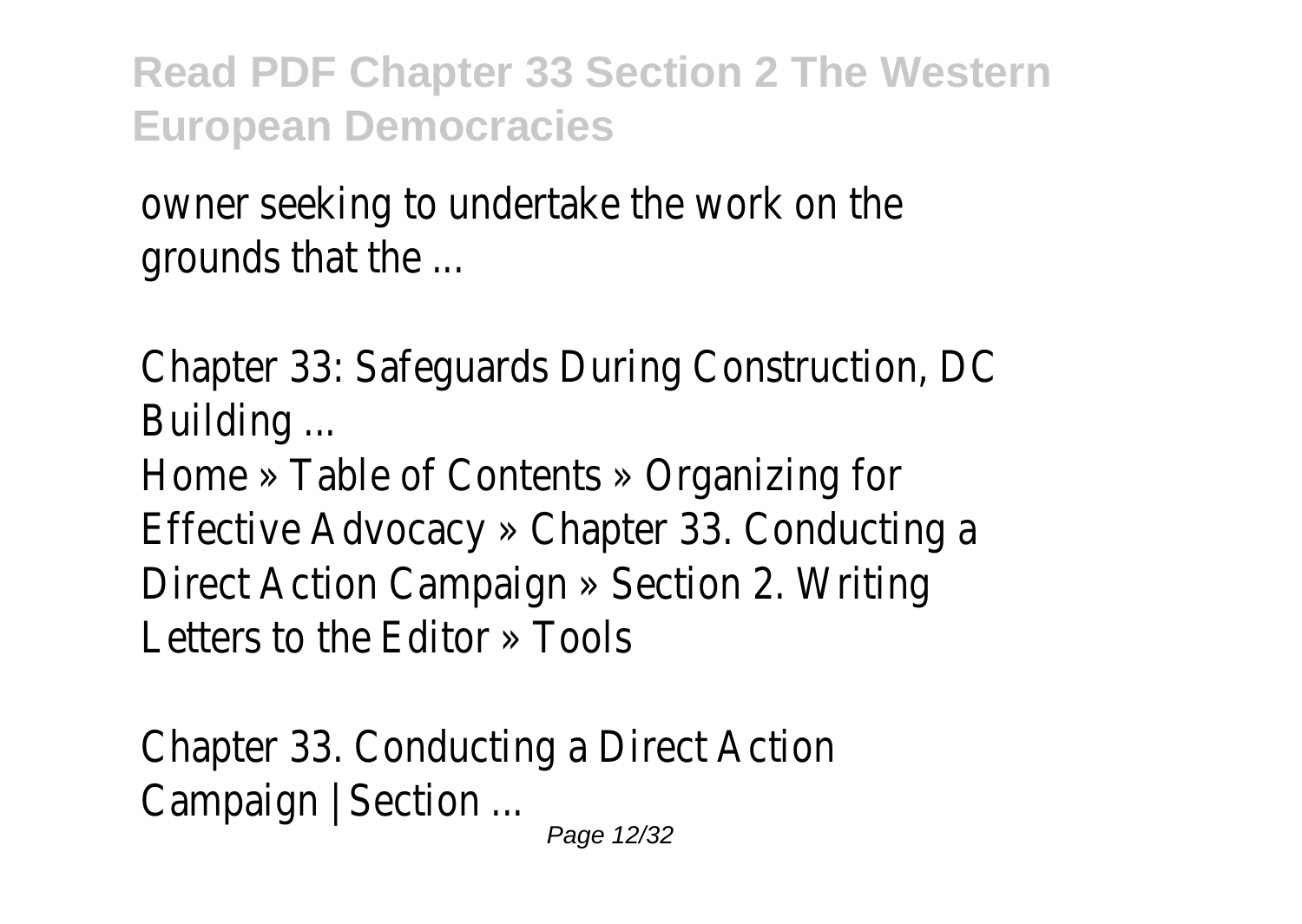section 1 section 2 section 3 section 4 section 5 section 6 section 7. This text is part of: Greek and Roman Materials; Search the Perseus Catalog for: Editions/Translations; ... chapter 33. section 1. section 2. section 3. section 4. section 5. section 6. section 7. chapter 34. chapter 35. chapter 36. chapter 37. chapter 38 [2 ...

Plutarch, Phocion, chapter 33, section 2 33-2-34. Eligibility for earned meritorious deductions. A. To earn meritorious deductions, a prisoner confined in a correctional facility Page 13/32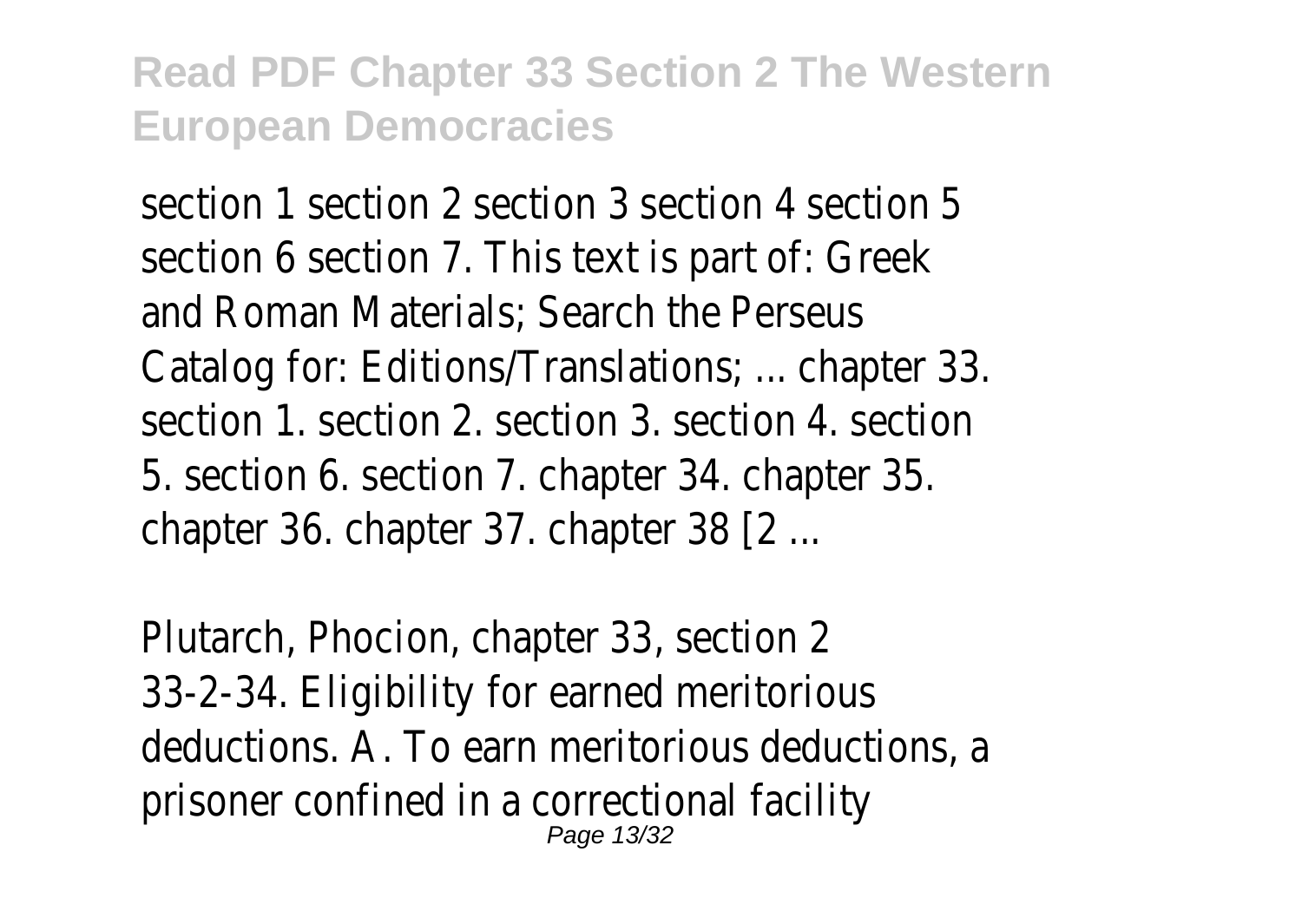designated by the corrections department must be an active participant in programs recommended for the prisoner by the classification supervisor and approved by the warden or the warden's designee.

NM Stat § 33-2-34 :: Section 33-2-34: Eligibility for ...

Justia Free Databases of US Laws, Codes & Statutes. 2018 New Jersey Revised Statutes Title 2C - THE NEW JERSEY CODE OF CRIMINAL JUSTICE Chapter 33 - Riot; failure to disperse Page 14/32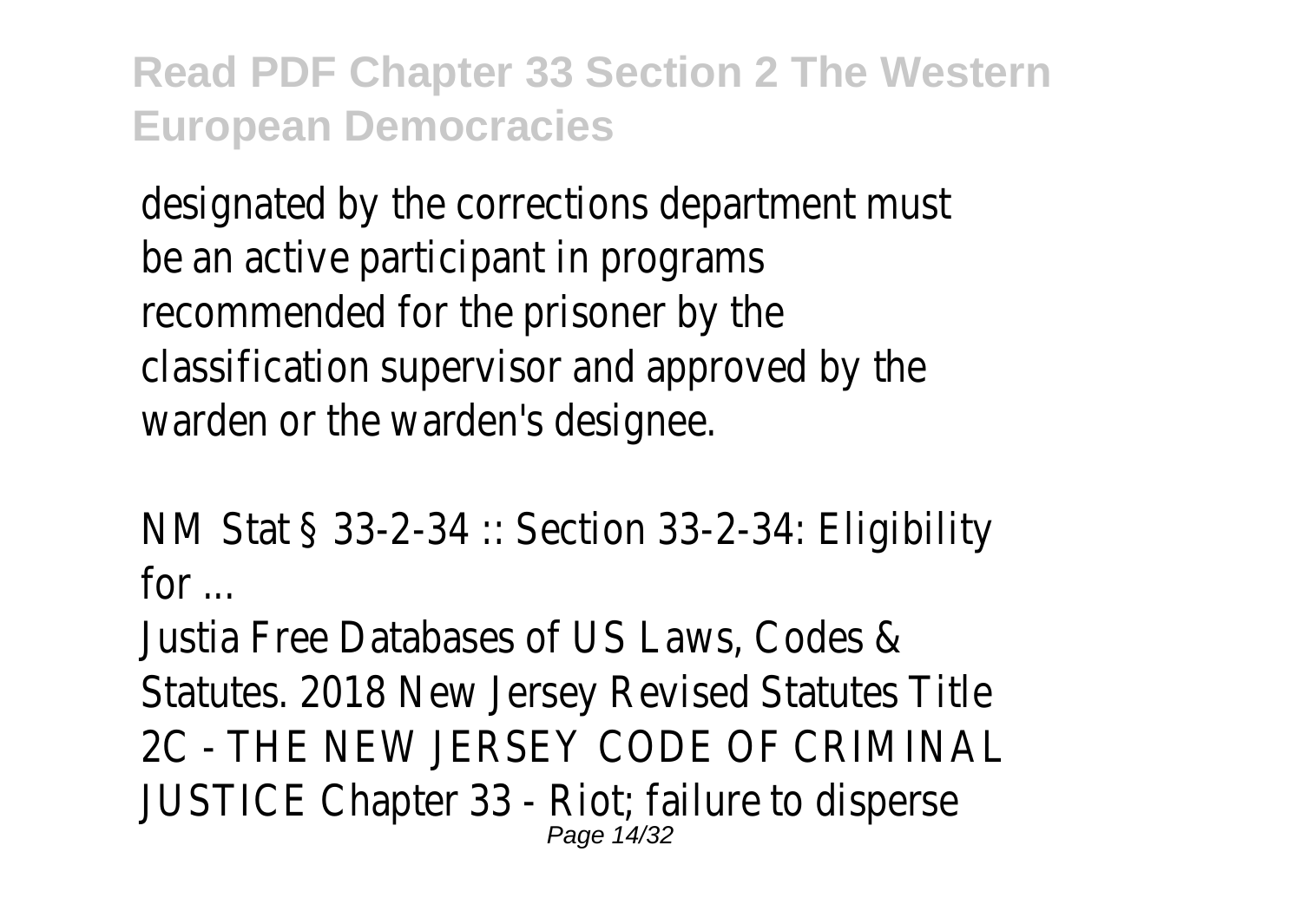Section 2c:33-4 - Harassment.

New Jersey Revised Statutes Section 2c:33-4 (2018 ...

CHAPTER 33 - HEALTH RECORDS § 31-33-2 - Furnishing copy of records to patient, provider, or other authorized person O.C.G.A. 31-33-2 (2010) 31-33-2.

§ 31-33-2 - Furnishing copy of records to patient

...

§ 2.2-3309. Pearl Harbor Remembrance Day. The Page 15/32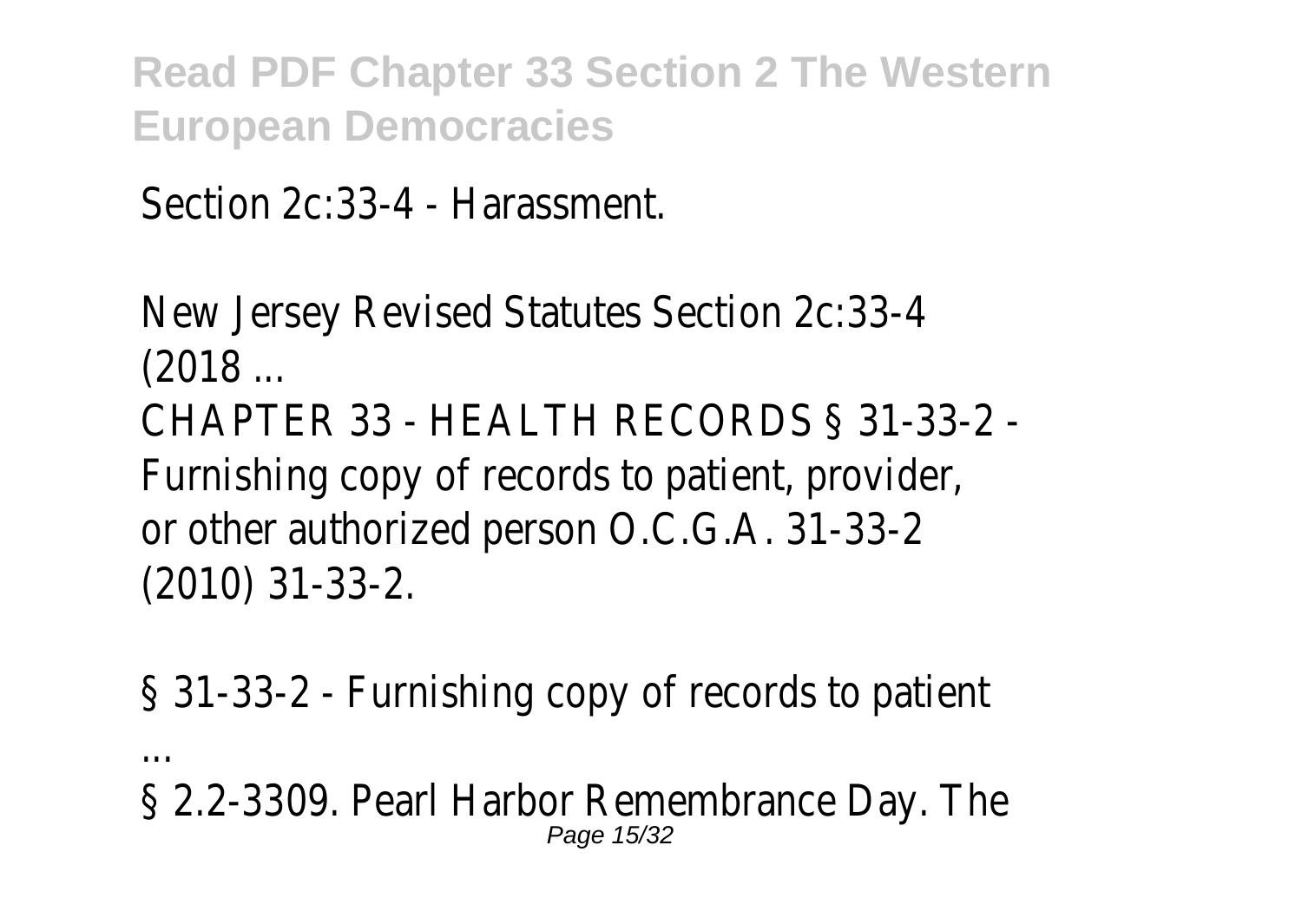seventh day of December of each year shall be designated as Pearl Harbor Remembrance Day in the Commonwealth in special tribute to those members of our armed forces who lost their lives, and also to those who survived, the attack on Pearl Harbor, Territory of Hawaii, December 7, 1941.

Book of Mormon ~ 2 Nephi Chapter 3 Son of Neptune - Ch. 33Chapter 33 - The Book of Enoch Page 16/32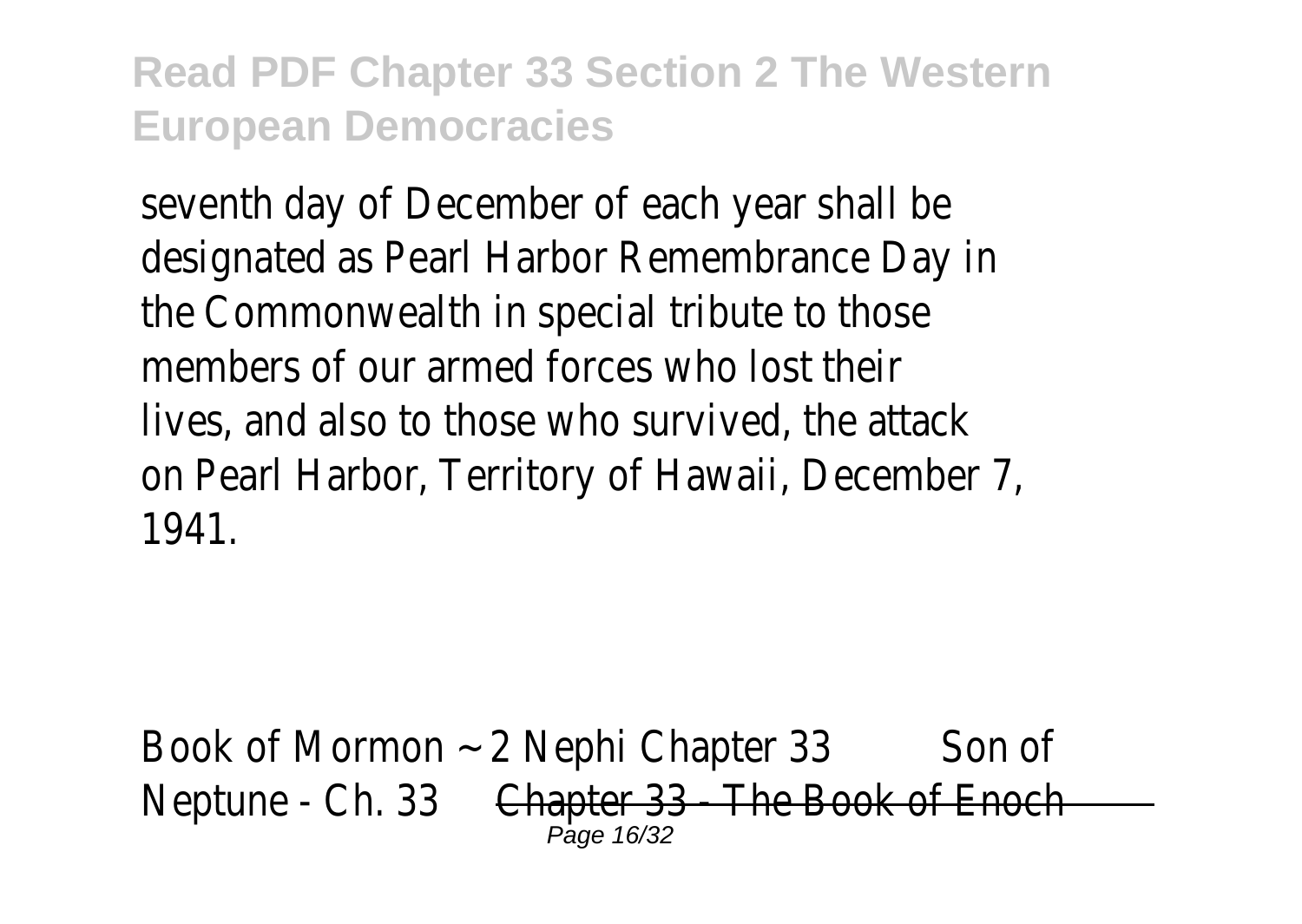The Tale of Despereaux Read Aloud - Chapter 33: A Rat Who Knows Her Name

HP7 P33 | Harry Potter and The Deathly Hallows | Chapter 33 | ReadOutLoudAmerican Pageant Chapter 33 APUSH Review **[The Book Of Jasher]** Chapter 33: Jacob goes to Shechem20 SEVENTEEN BOOK CLUB READALONG | MAYA ANGELOU CHAPTER 33 | RUNWRIGHT READS mixed signs (John pt. 33)Exodus Chapter 33 Part 2?My Two First Loves, Chapter 33? Walk Two Moons Chapter 33 The Adventures of Huckleberry Finn | Chapter 33 Summary \u0026 Page 17/32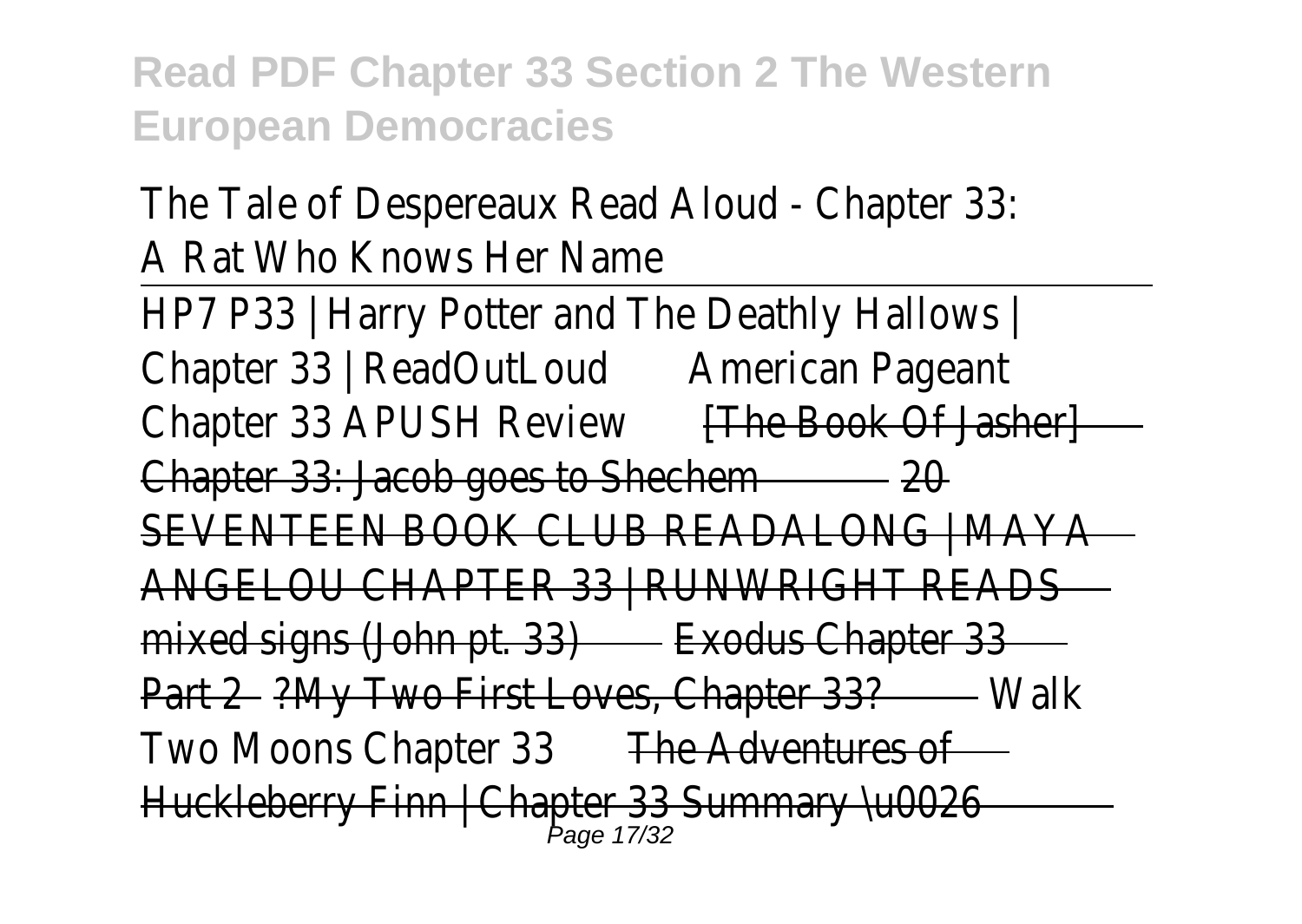## Analysis | Mark Twain | Mark TwainBan This Book - Chapter 33

Harry Potter and the Deathly Hallows. Chapter 33. The Prince's Tale.Numbers chapter 33 Bible Study Harry Potter and the Goblet of Fire. Chapter 33. The Death Eaters.A thousand splendid suns | Chapter 33 | Audio book.Harry Potter and the Order of the Phoenix. Chapter 33. Fight and Flight. The Lost Hero - Ch. 33Chapter 33 Section 2 The The militia of the commonwealth shall consist of: (i) all able-bodied citizens and all other able-Page 18/32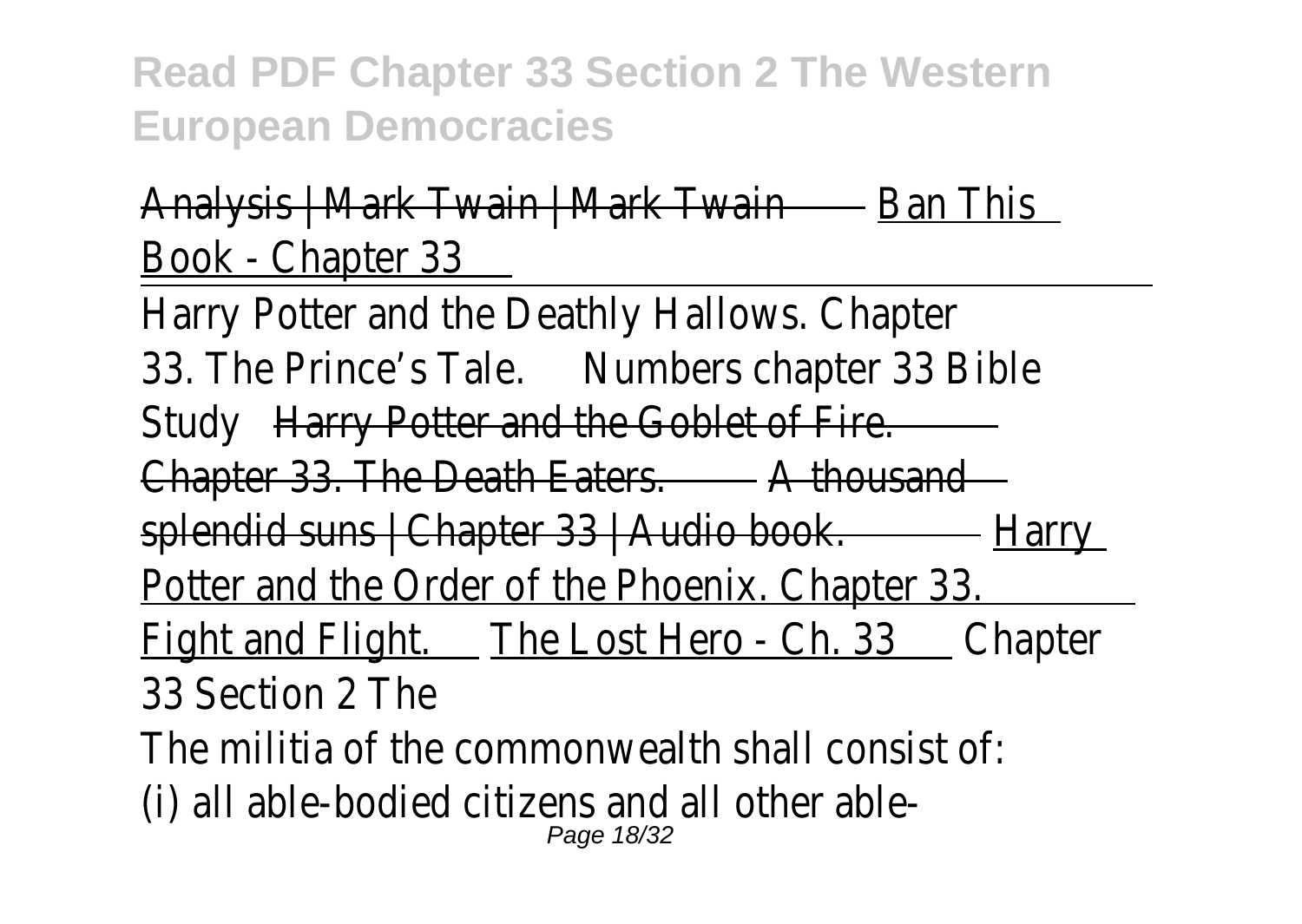bodied persons who have declared their intention to become citizens of the United States, between the ages of 18 and 65, and who are residents of the commonwealth; and (ii) such other persons who, upon their own application, enlist or are commissioned pursuant to this chapter, subject to exemptions created by law.

General Law - Part I, Title V, Chapter 33, Section  $\mathcal{P}$ 

Start studying Chapter 33 section 2. Learn vocabulary, terms, and more with flashcards, Page 19/32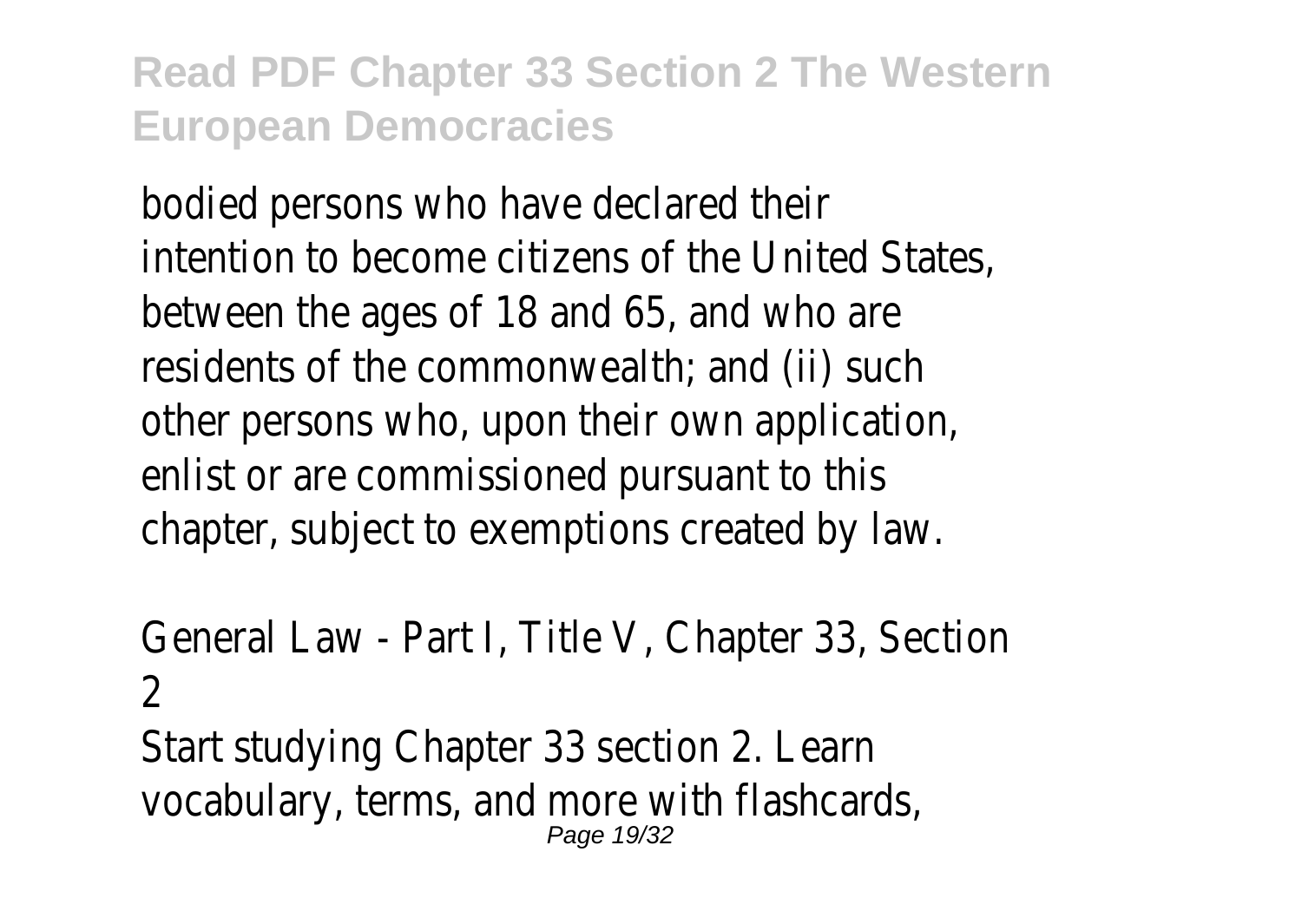games, and other study tools.

Chapter 33 section 2 Flashcards | Quizlet Chapter 33 section 2. STUDY. Flashcards. Learn. Write. Spell. Test. PLAY. Match. Gravity. Created by. BAZINGA0218. World History. Terms in this set (5) Mao Zedong. communist leader of China. Jiang Jieshi. nationalist leader of Taiwan. commune. large farm set up in China in which families work the land and live together.

Chapter 33 section 2 Flashcards | Quizlet Page 20/32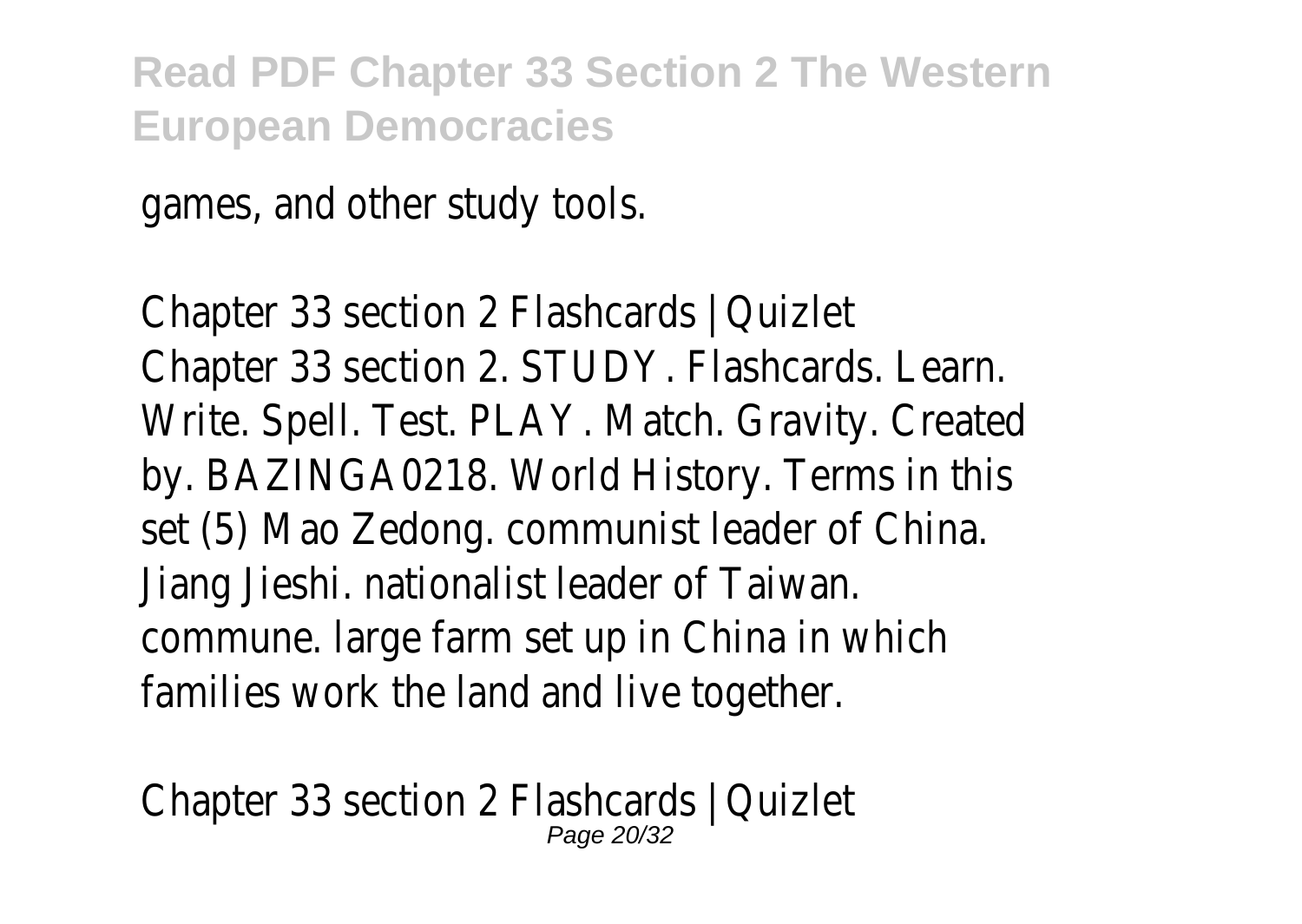Start studying Chapter 33 Sect. 2: Communists Take Power in China. Learn vocabulary, terms, and more with flashcards, games, and other study tools.

Chapter 33 Sect. 2: Communists Take Power in China ...

Learn world history chapter 33 section 2 with free interactive flashcards. Choose from 500 different sets of world history chapter 33 section 2 flashcards on Quizlet.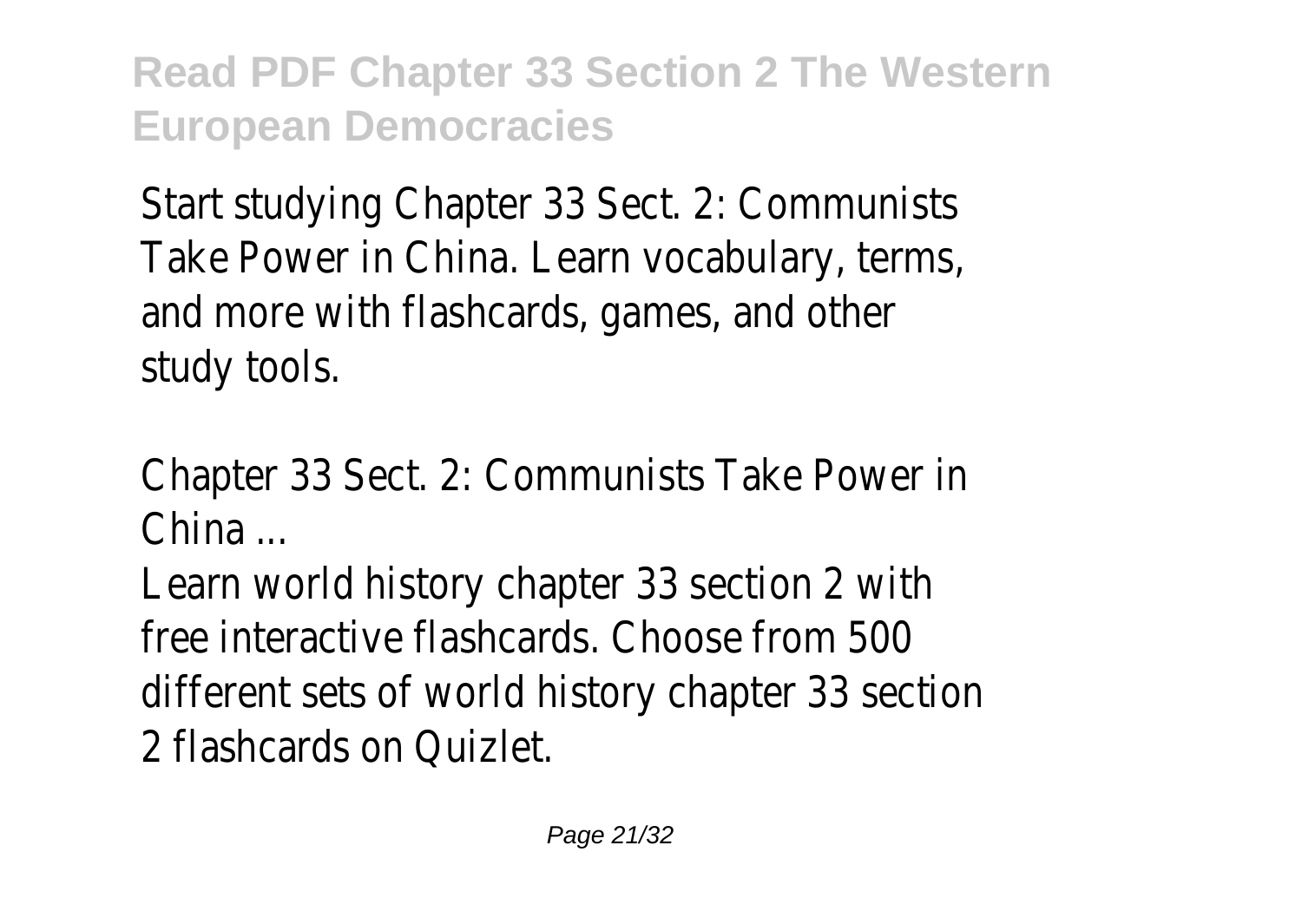world history chapter 33 section 2 Flashcards and Study ...

Chapter 33 section 2 - communists take power in china study guide by angela\_agcaoili6 includes 21 questions covering vocabulary, terms and more. Quizlet flashcards, activities and games help you improve your grades.

Chapter 33 section 2 - communists take power in china ...

The content required by Section 3301.9.1.1, Items 2 through 7 shall be written in the Calibri font or Page 22/32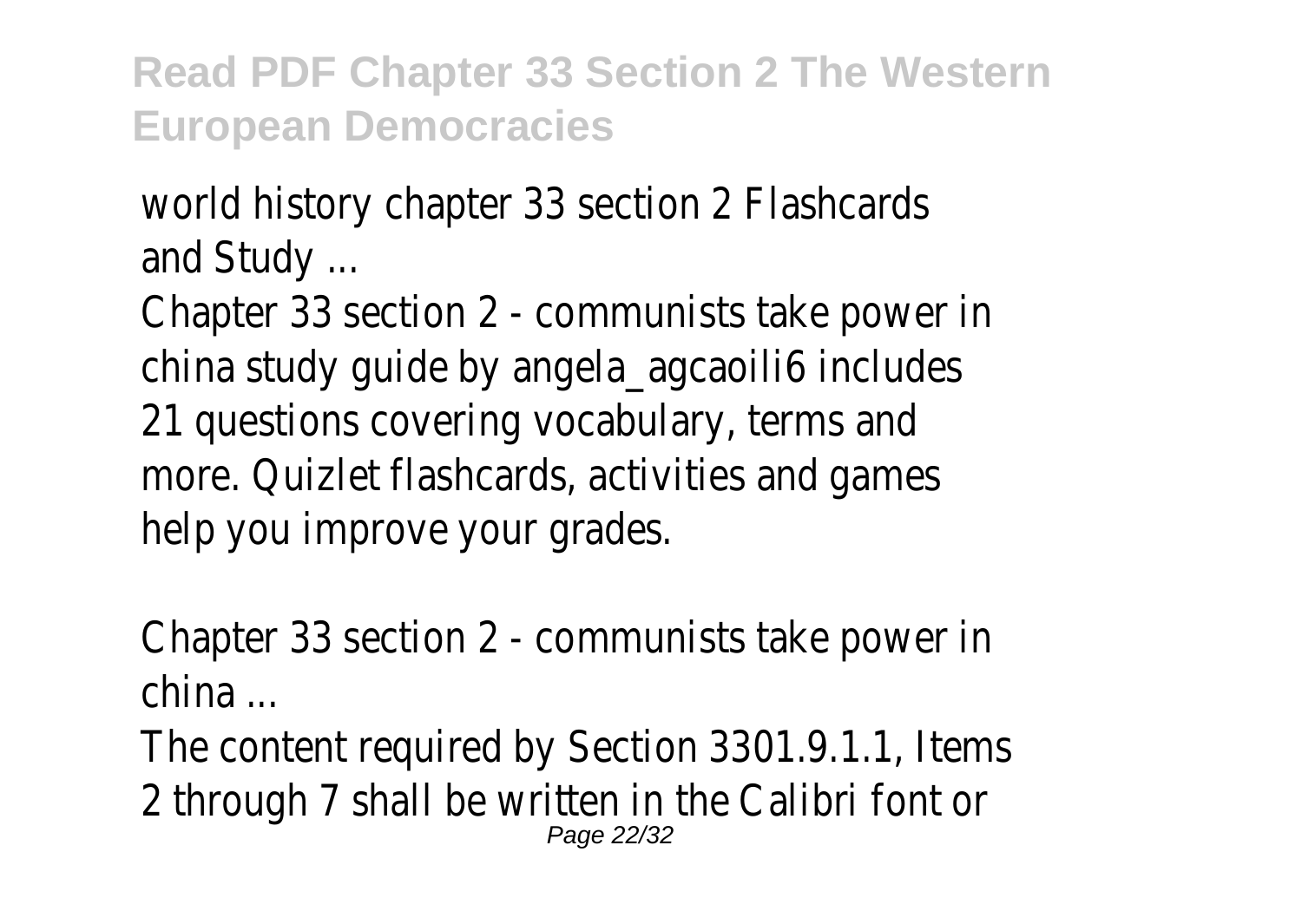similar sans serif font style, with letters a minimum of 1 inch (25 mm) high, as measured by the upper case character. Such letters shall be white, on a blue background, with such blue color of a shade matching Pantone 296, or RGB 15, 43, 84, or CMYK 100, 88, 38, 35.

Chapter 33: Safeguards During Construction or Demolition ...

The Post-9/11 GI Bill (Chapter 33) helps you pay for school or job training. If you've served on active duty after September 10, 2001, you may Page 23/32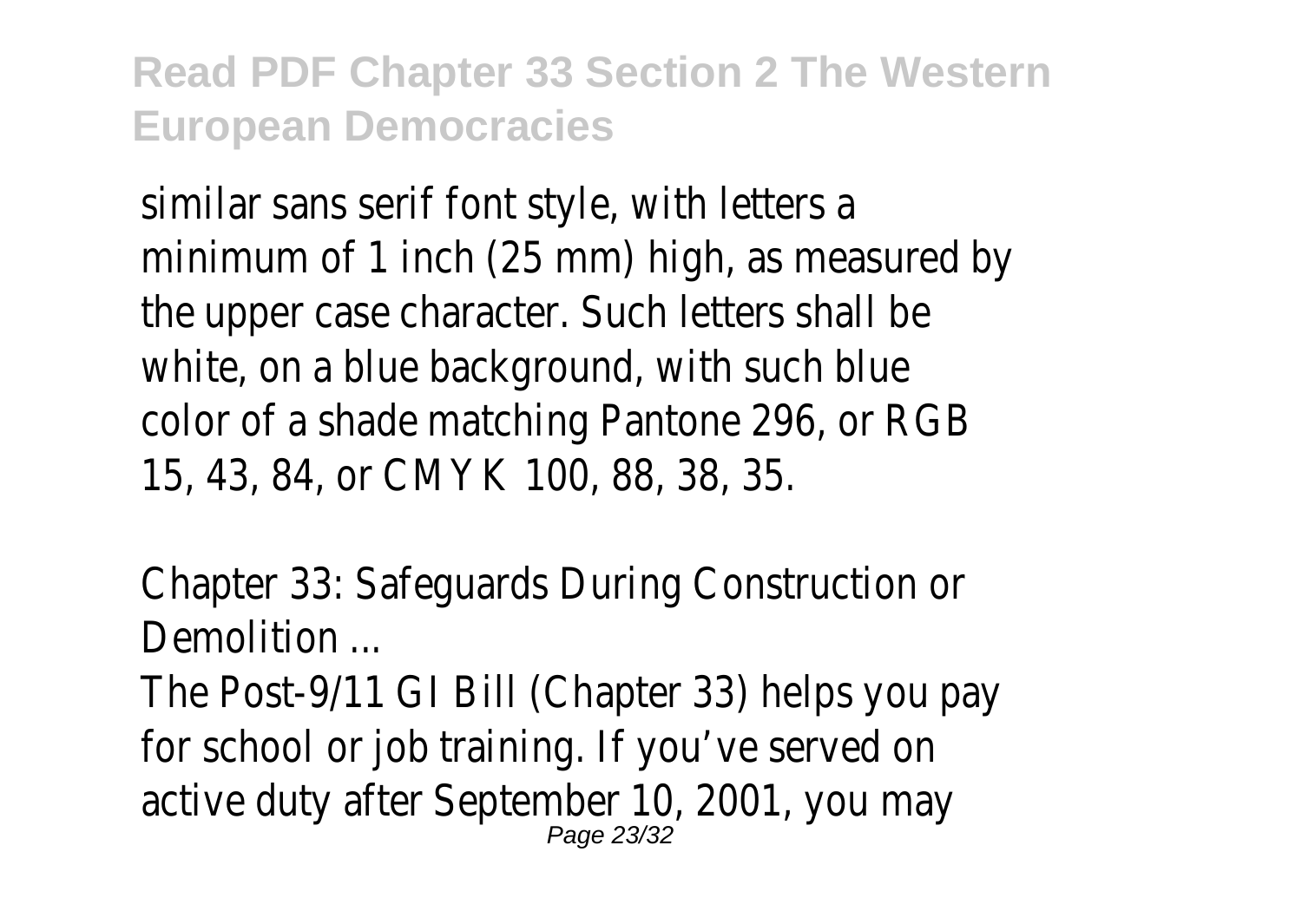qualify for the Post-9/11 GI Bill (Chapter 33). Find out if you can get this education benefit.

Post-9/11 GI Bill (Chapter 33) | Veterans Affairs CHAPTER 33 SAFEGUARDS DURING CONSTRUCTION OR DEMOLITION SECTION BC 3301 GENERAL 3301.1 Scope. The provisions of this chapter shall govern the conduct of all construction or demolition operations with regard to the safety of the public and property.

CHAPTER 33 SAFEGUARDS DURING Page 24/32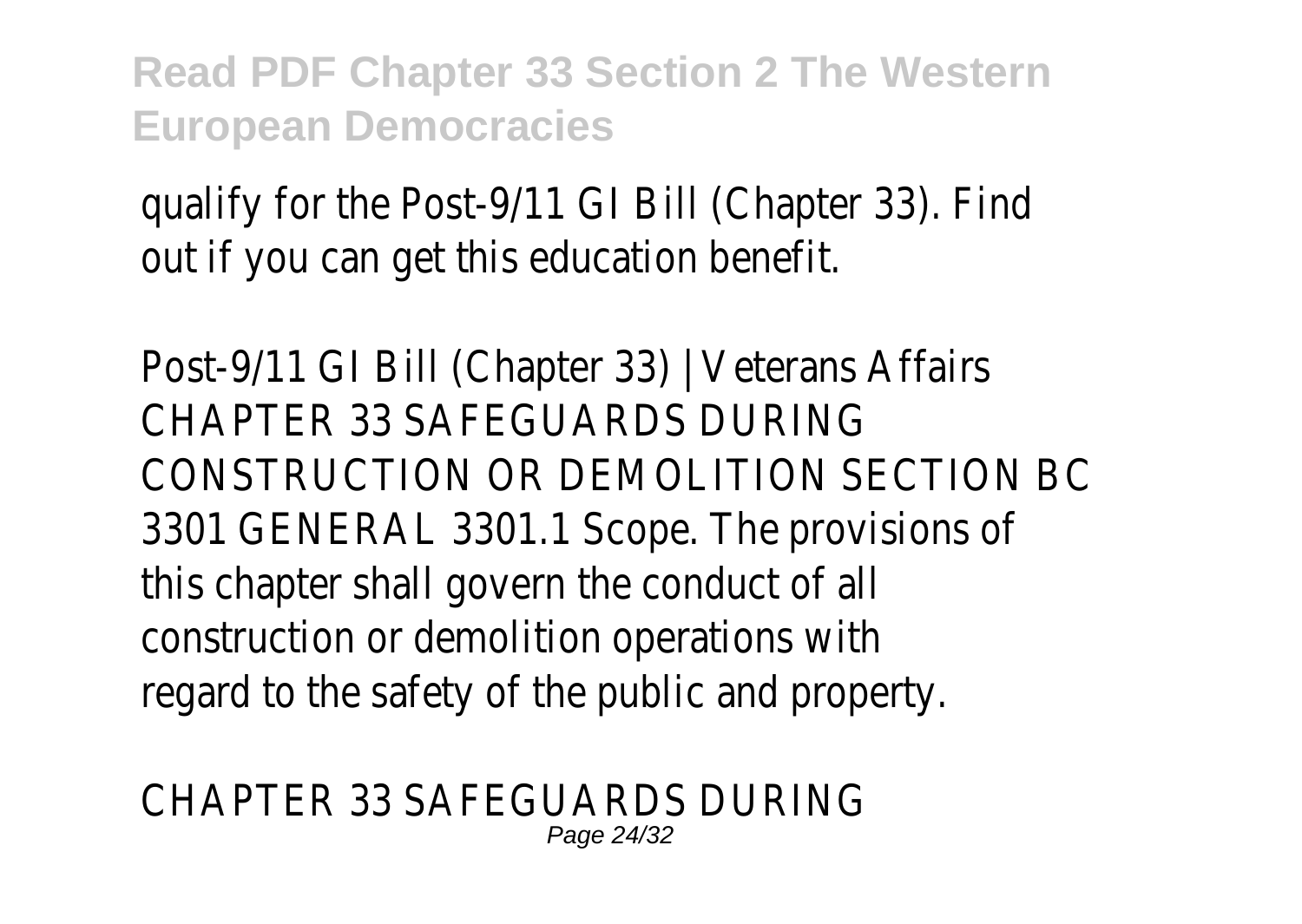CONSTRUCTION OR DEMOLITION ... Chapter 33 MILITIA; Section 13A Entitlement to rights, protections, ... 50 U.S.C. App. section 511 (2) and shall include duties performed under this chapter, the appropriate authority of another state or territory or Title 32 of the United States Code. ''Service member'', shall have the same meaning as defined in the federal Servicemembers ...

General Law - Part I, Title V, Chapter 33, Section 13A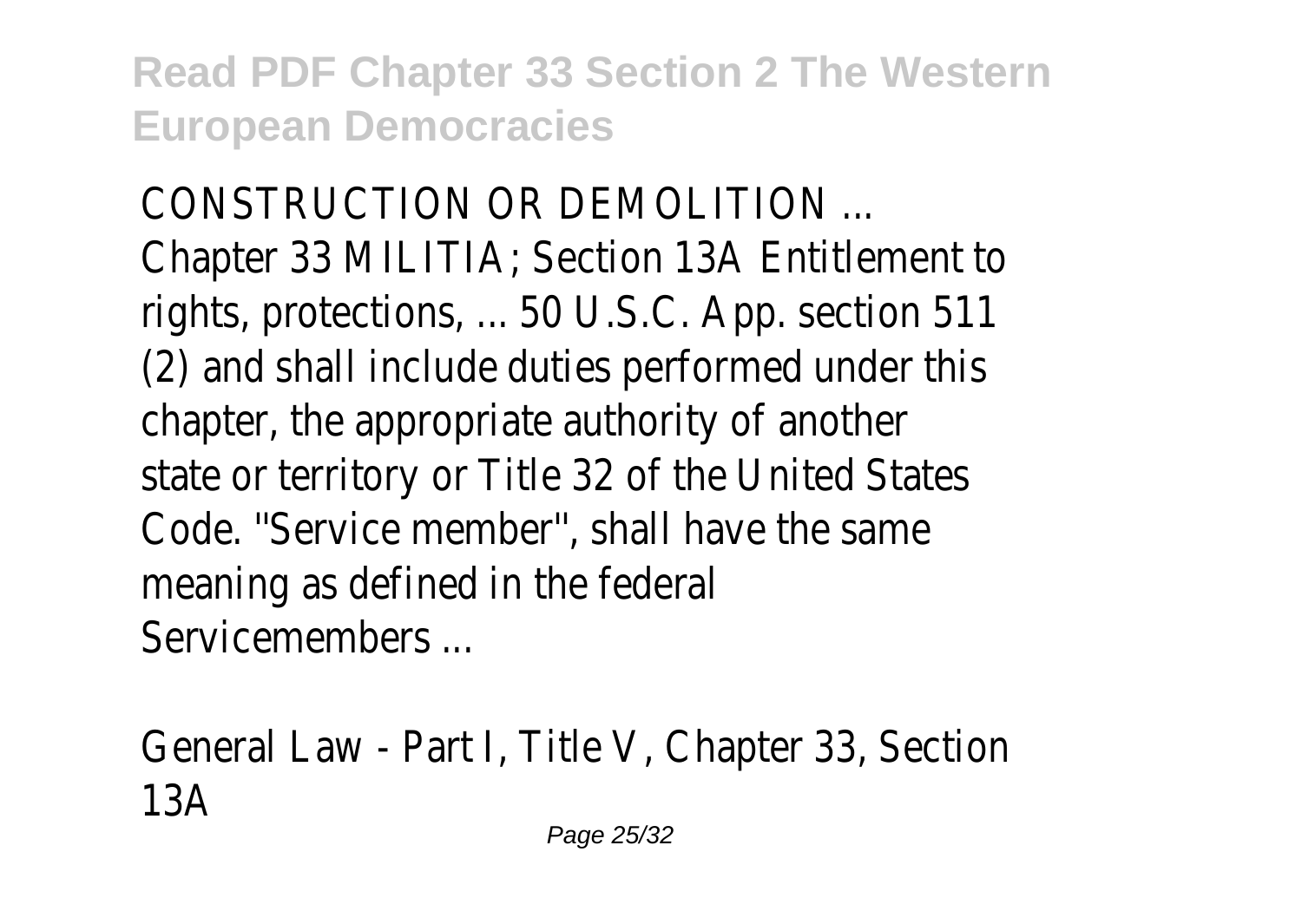The provisions of this chapter shall govern safety during construction and the protection of adjacent public and private properties. 3301.2 Storage and Placement Construction equipment and materials shall be stored and placed so as not to endanger the public, the workers or adjoining property for the duration of the construction project.

Chapter 33: Safeguards During Construction, Building Code ... Chapter 33 Safeguards During Construction 3301 Page 26/32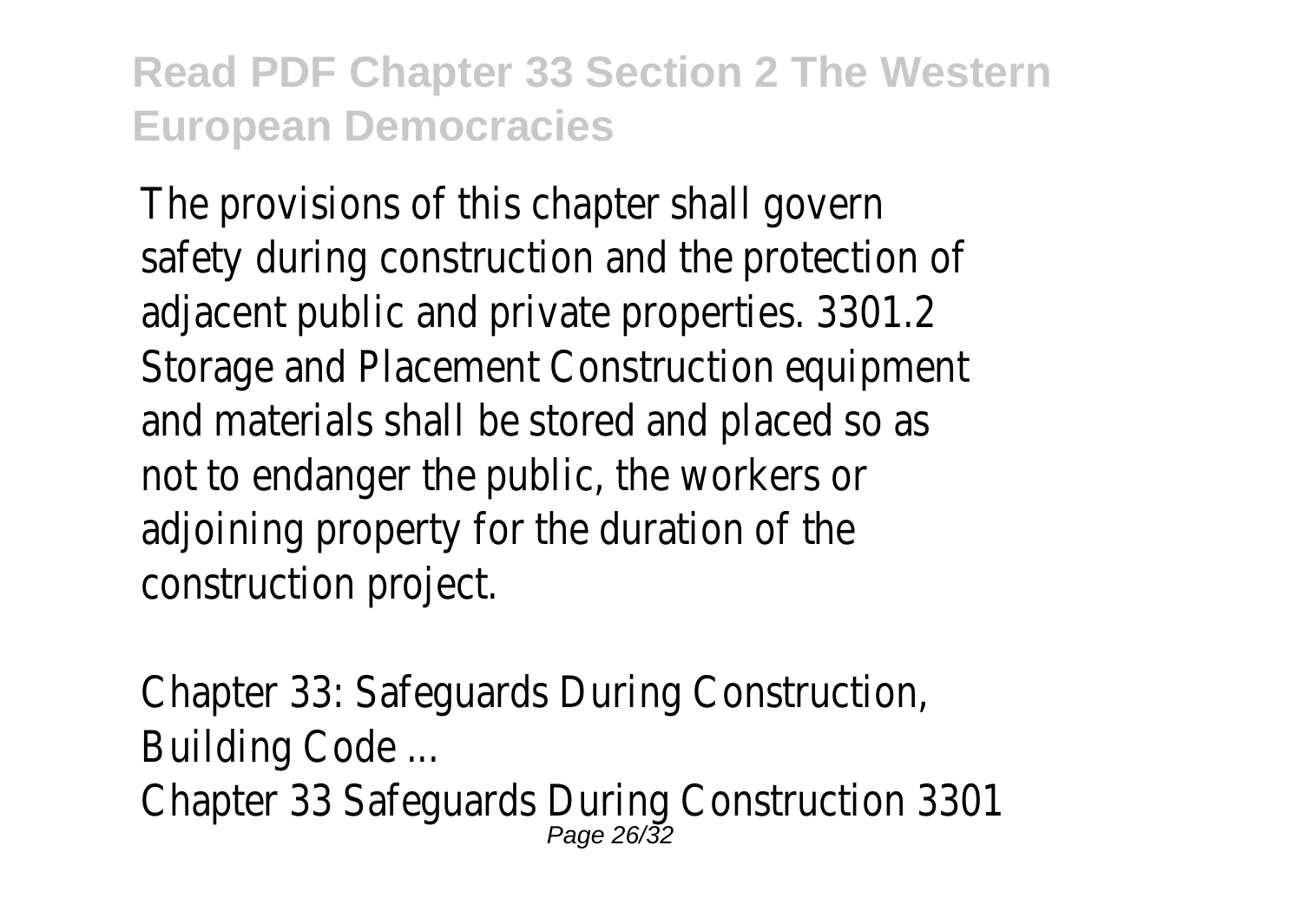General. 3302 Construction Safeguards. 3303 Demolition. 3304 Site Work ... The owner of adjoining premises shall have 30 days from the date that a notification complying with Section 3307.2.1 is delivered to object in writing to the owner seeking to undertake the work on the grounds that the ...

Chapter 33: Safeguards During Construction, DC Building ...

Home » Table of Contents » Organizing for Effective Advocacy » Chapter 33. Conducting a Page 27/32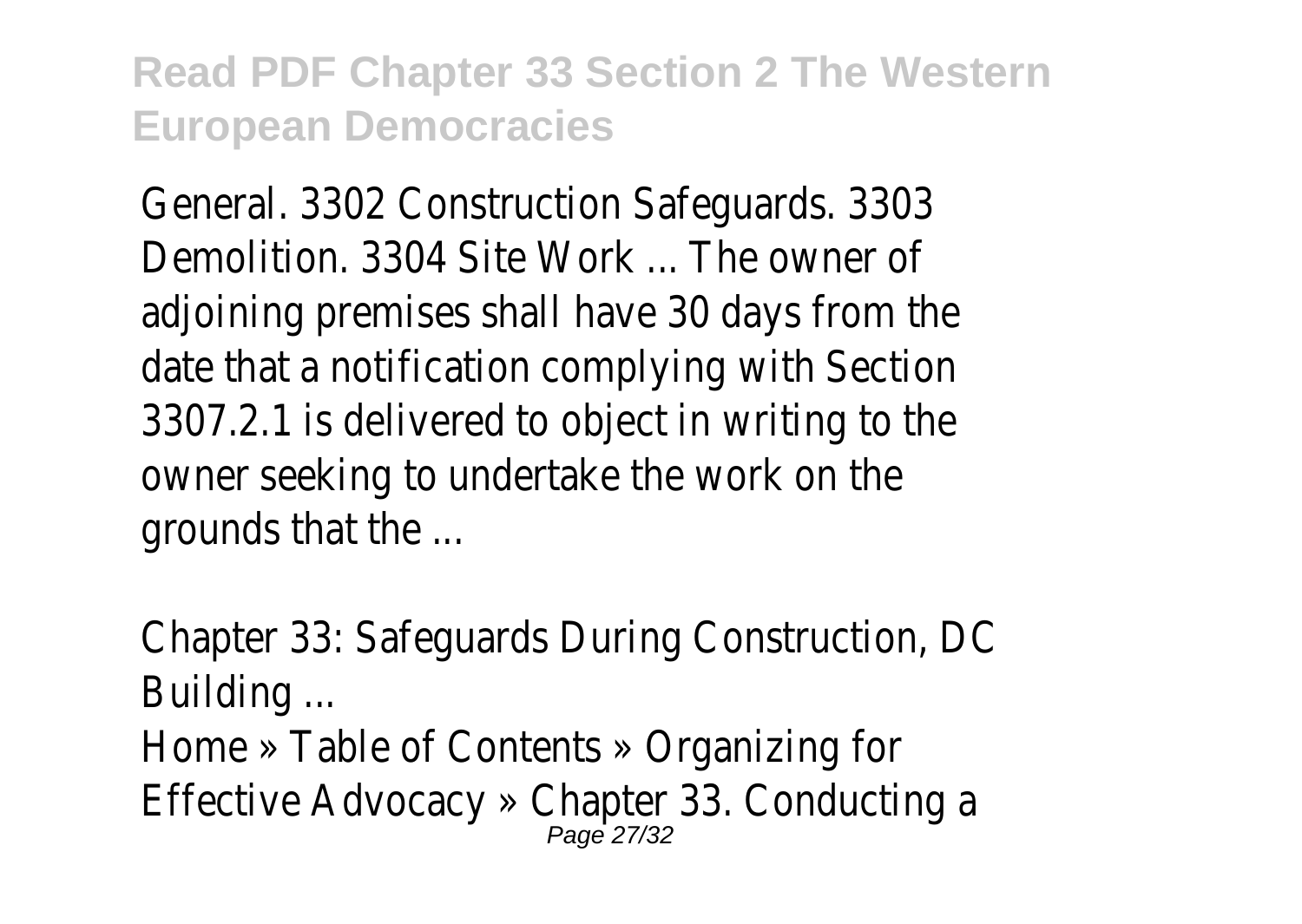Direct Action Campaign » Section 2. Writing Letters to the Editor » Tools

Chapter 33. Conducting a Direct Action Campaign | Section ...

section 1 section 2 section 3 section 4 section 5 section 6 section 7. This text is part of: Greek and Roman Materials; Search the Perseus Catalog for: Editions/Translations; ... chapter 33. section 1. section 2. section 3. section 4. section 5. section 6. section 7. chapter 34. chapter 35. chapter 36. chapter 37. chapter 38 [2 ... Page 28/32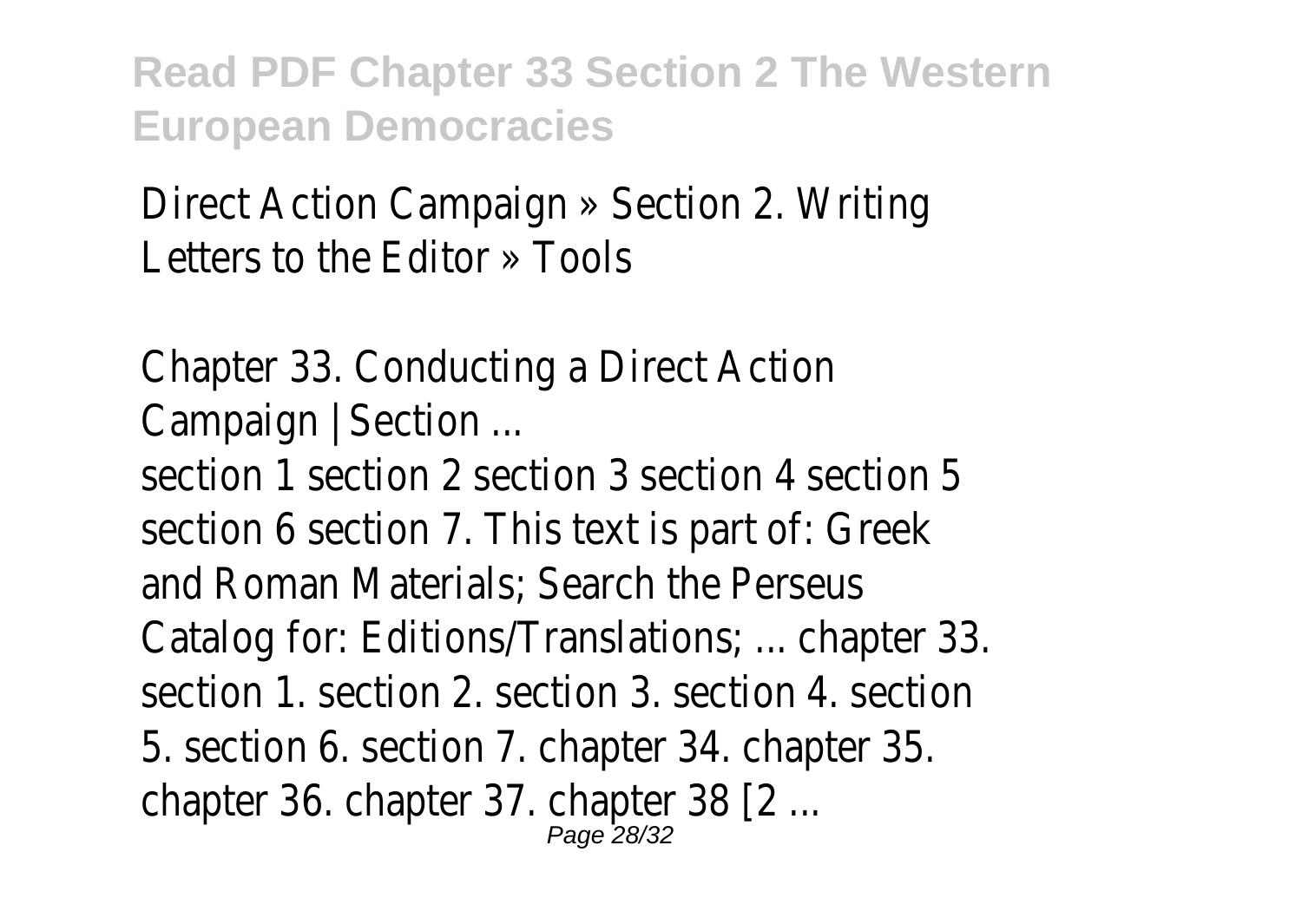Plutarch, Phocion, chapter 33, section 2 33-2-34. Eligibility for earned meritorious deductions. A. To earn meritorious deductions, a prisoner confined in a correctional facility designated by the corrections department must be an active participant in programs recommended for the prisoner by the classification supervisor and approved by the warden or the warden's designee.

NM Stat § 33-2-34 :: Section 33-2-34: Eligibility Page 29/32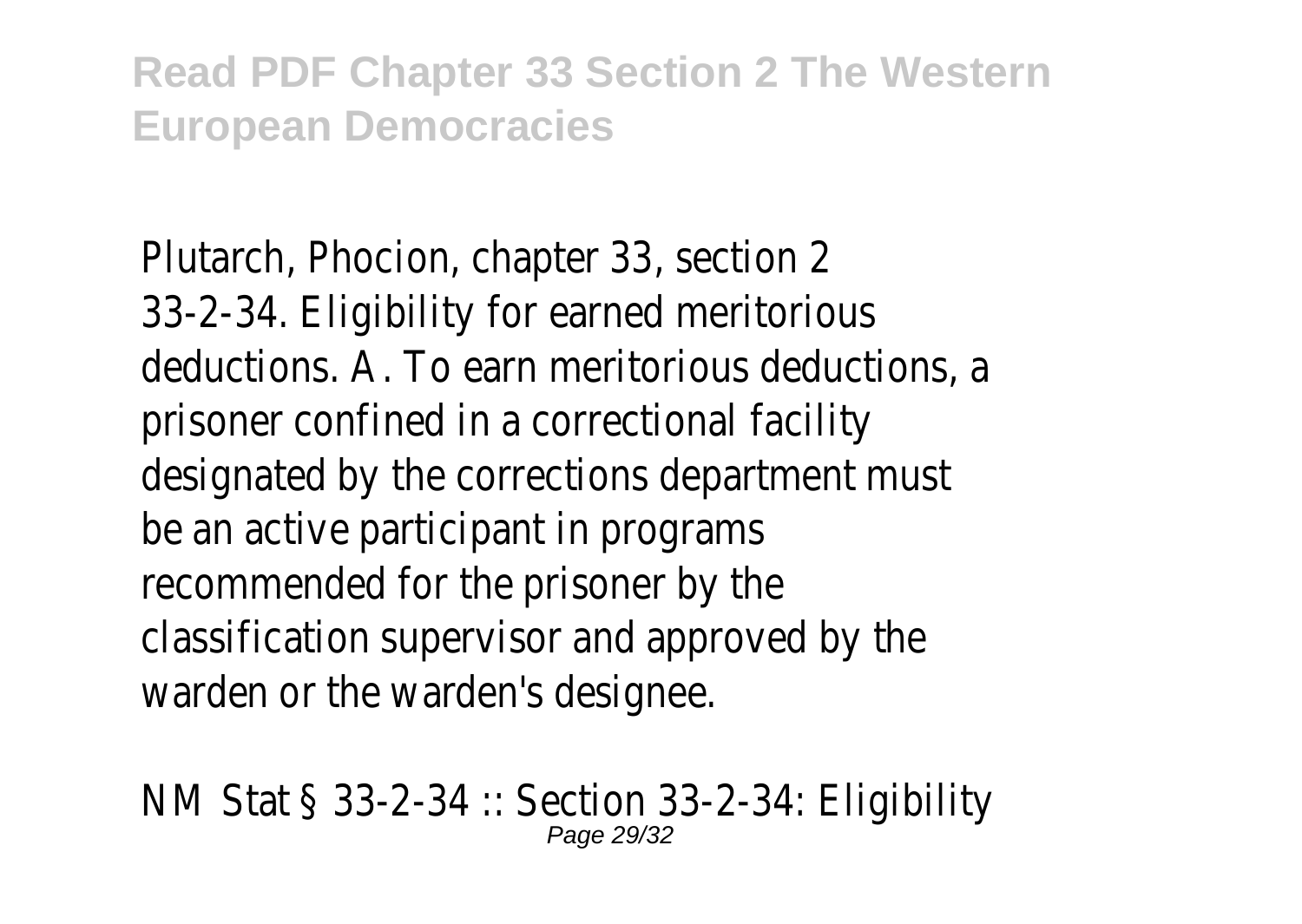for ...

Justia Free Databases of US Laws, Codes & Statutes. 2018 New Jersey Revised Statutes Title 2C - THE NEW JERSEY CODE OF CRIMINAL JUSTICE Chapter 33 - Riot; failure to disperse Section 2c:33-4 - Harassment.

New Jersey Revised Statutes Section 2c:33-4 (2018 ...

CHAPTER 33 - HEALTH RECORDS § 31-33-2 - Furnishing copy of records to patient, provider, or other authorized person O.C.G.A. 31-33-2 Page 30/32